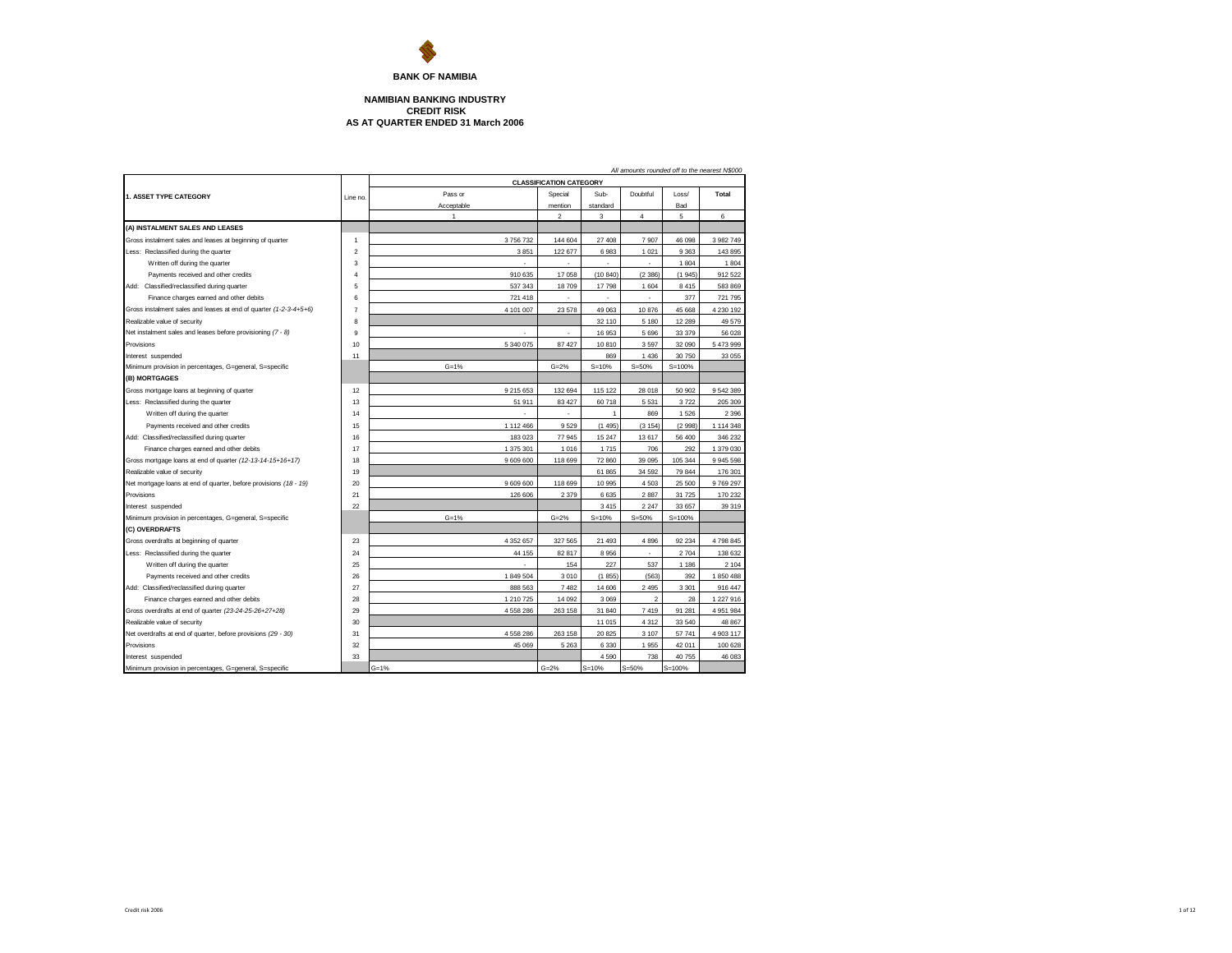| (D) PERSONAL LOANS                                                    |    |            |           |                    |           |            |               |
|-----------------------------------------------------------------------|----|------------|-----------|--------------------|-----------|------------|---------------|
|                                                                       | 34 |            | 9912      |                    | 24 201    | 33 241     |               |
| Gross personal loans at beginning of quarter                          |    | 1 602 661  |           | 35 229             |           |            | 1705 244      |
| Less: Reclassified during the quarter                                 | 35 | 2665       | 6 3 1 0   | 28 153             | 234       | 443        | 37 805        |
| Written off during the quarter                                        | 36 |            | 8         | 66                 | 51        | 1 2 7 2    | 1 3 9 7       |
| Payments received and other credits                                   | 37 | 298 077    | 4 6 5 1   | (740)              | (417)     | (2968)     | 298 603       |
| Add: Classified/reclassified during quarter                           | 38 | 85 969     | 5519      | 6 1 4 9            | 22 469    | 5 1 3 3    | 125 239       |
| Finance charges earned and other debits                               | 39 | 321 934    | 114       | 565                | 807       | 144        | 323 564       |
| Gross personal loans at end of quarter (34-35-36-37+38+39)            | 40 | 1709822    | 4576      | 14 4 64            | 47 609    | 39771      | 1816242       |
| Realizable value of security                                          | 41 |            |           | 896                | 33 048    | 5 4 4 9    | 39 39 3       |
| Net personal loans at end of quarter, before provisions (40 - 41)     | 42 | 1709822    | 4576      | 13 5 68            | 14 5 61   | 34 3 22    | 1776 849      |
| Provisions                                                            | 43 | 17 099     | 91        | 3685               | 9032      | 27 375     | 57 282        |
| Interest suspended                                                    | 44 |            |           | 1 4 9 9            | 4 0 9 0   | 18 0 98    | 23 687        |
| Minimum provision in percentages, G=general, S=specific               |    | $G = 1%$   | $G = 2%$  | $S = 10%$          | $S = 50%$ | $S = 100%$ |               |
| (E) CREDIT CARDS                                                      |    |            |           |                    |           |            |               |
|                                                                       |    |            | ×.        | ×.                 | ÷         |            |               |
| Gross credit card balances at beginning of quarter                    | 45 |            |           |                    |           |            |               |
| Less: Reclassified during the quarter                                 | 46 |            | ×.        | à,                 | ä,        |            | $\epsilon$    |
| Written off during the quarter                                        | 47 | ÷.         |           | ٠                  | ä,        | ł.         | ×             |
| Payments received and other credits                                   | 48 |            |           |                    | ×.        |            |               |
| Add: Classified/reclassified during quarter                           | 49 | ÷          | ×.        | ×.                 | ä,        |            |               |
| Finance charges earned and other debits                               | 50 |            |           |                    |           |            | ×.            |
| Gross credit card balances at end of quarter (45-46-47-48+49+50)      | 51 | ×.         | ×.        | ×                  | ÷         | ł.         | ×             |
| Realizable value of security                                          | 52 |            |           |                    |           |            |               |
| Net credit card balances at end of quarter, before provisions (51-52) | 53 |            |           | ×                  | ٠         | i.         |               |
| Provisions                                                            | 54 |            |           |                    |           |            |               |
| Interest suspended                                                    | 55 |            |           | ٠                  | ×.        | i.         | ł.            |
| Minimum provision in percentages, G=general, S=specific               |    | $G = 1%$   | $G = 2%$  | $S = 10%$          | $S = 50%$ | $S = 100%$ |               |
|                                                                       |    |            |           |                    |           |            |               |
| (F) LOANS TO BANKS                                                    |    |            |           |                    |           |            |               |
| Gross loans to banks at beginning of quarter                          | 56 | 57 216     |           |                    |           |            | 57 216        |
| Less: Reclassified during the quarter                                 | 57 |            | ×,        | ×,                 | ä,        | ×,         | ٠             |
| Written off during the quarter                                        | 58 |            |           |                    |           |            |               |
| Payments received and other credits                                   | 59 | 60 051     | ×,        | ×,                 | ä,        |            | 60 051        |
| Add: Classified/reclassified during quarter                           | 60 |            |           |                    |           |            |               |
| Finance charges earned and other debits                               | 61 | 61 314     | ×,        | ×,                 | ä,        | ×,         | 61 314        |
| Gross loans to banks at end of quarter (56-57-58-59+60+61)            | 62 | 58 479     |           |                    | ä,        |            | 58 479        |
| Realizable value of security                                          | 63 |            |           | ×                  | ×,        |            |               |
| Net loans to banks, before provisions (62 - 63)                       | 64 | 58 479     |           |                    |           |            | 58 479        |
|                                                                       |    |            |           |                    |           |            |               |
|                                                                       |    |            | ×.        |                    |           |            |               |
| Provisions                                                            | 65 | 586        |           |                    | ä,        |            | 586           |
| Interest suspended                                                    | 66 |            |           |                    |           |            |               |
| Minimum provision in percentages, G=general, S=specific               |    | $G = 1%$   | $G = 2%$  | $S = 10%$          | $S = 50%$ | $S = 100%$ |               |
| (G) OTHER LOANS & ADVANCES                                            |    |            |           |                    |           |            |               |
| Gross other loans at beginning of quarter                             | 67 | 1 902 574  | 67        | 12721              | 315       | 12 3 94    | 1 928 071     |
| Less: Reclassified during the quarter                                 | 68 | 9657       | 67        | 2074               | ×.        |            | 11 798        |
| Written off during the quarter                                        | 69 |            |           |                    | ٠         | 229        | 229           |
| Payments received and other credits                                   | 70 | 249 135    |           | ×                  | ä,        |            | 249 135       |
| Add: Classified/reclassified during quarter                           | 71 | 107 744    | 6 6 25    | 1 4 5 3            | ä,        | 3688       | 119510        |
| Finance charges earned and other debits                               | 72 | 114 305    |           |                    |           |            | 114 305       |
| Gross other loans at end of quarter (67-68-69-70+71+72)               | 73 | 1865831    | 6 6 25    | 12 100             | 315       | 15 853     | 1 900 724     |
|                                                                       | 74 |            |           |                    | 44        | 6 1 6 4    |               |
| Realizable value of security                                          | 75 |            | 6 6 2 5   | 5 8 4 6<br>6 2 5 4 | 271       | 9689       | 12 054        |
| Net other loans, before provisions (73 - 74)<br>Provisions            | 76 | 1865831    |           |                    |           |            | 1888670       |
|                                                                       |    | 18 657     | 132       | 5 4 4 5            | 113       | 8 2 0 5    | 32 552        |
| Interest suspended                                                    | 77 |            |           | 2531               | 145       | 7668       | 10 344        |
| Minimum provision in percentages, G=general, S=specific               |    | $G = 1%$   | $G = 2%$  | $S = 10%$          | $S = 50%$ | $S = 100%$ |               |
| (H) TOTAL LOANS & ADVANCES                                            |    |            |           |                    |           |            |               |
| Gross total loans at beginning of quarter                             | 78 | 20 887 493 | 614 842   | 211 973            | 65 337    | 234 869    | 22 014 514    |
| Less: Reclassified during the quarter                                 | 79 | 112 239    | 295 298   | 106 884            | 6786      | 16 232     | 537 439       |
| Written off during the quarter                                        | 80 |            | 162       | 294                | 1 4 5 7   | 6017       | 7930          |
| Payments received and other credits                                   | 81 | 4 479 868  | 34 248    | (14930)            | (6520)    | (7519)     | 4 4 8 5 1 4 7 |
| Add: Classified/reclassified during quarter                           | 82 | 1 802 642  | 116 280   | 55 253             | 40 185    | 76 937     | 2 091 297     |
| Finance charges earned and other debits                               | 83 | 3 804 997  | 15 222    | 5 3 4 9            | 1515      | 841        | 3 827 924     |
| Gross total loans at end of quarter (78-79-80-81+82+83)               | 84 | 21 903 025 | 416 636   | 180 327            | 105 314   | 297 917    | 22 903 219    |
| Realizable value of security                                          | 85 |            |           | 111 732            | 77 176    | 137 286    | 326 194       |
| Net total loans, before provisions (84 - 85)                          | 86 | 21 903 025 | 416 636   | 68 595             | 28 138    | 160 631    | 22 577 025    |
|                                                                       | 87 |            |           |                    |           |            |               |
| Provisions                                                            |    | 249 023    | 8 3 3 5   | 32 905             | 17 584    | 141 406    | 449 253       |
| Interest suspended                                                    | 88 |            |           | 12 904             | 8656      | 130 928    | 152 488       |
| Minimum provision in percentages, G=general, S=specific               |    | $G = 1%$   | $G = 2%$  | $S = 10%$          | $S = 50%$ | $S = 100%$ |               |
| <b>MEMORANDUM ITEMS</b>                                               |    |            |           |                    |           |            |               |
| NCDS, Investments and all other assets before provisions              | 89 | 1 947 790  |           | ×.                 | ÷         | ÷          | 1 947 790     |
| Provisions made in respect of any of the above assets                 | 90 |            |           |                    |           |            |               |
| Net NCDs, investments and all other assets (89 - 90)                  | 91 | 1 947 790  |           | ×.                 | ÷         |            | 1 947 790     |
|                                                                       |    | Instalment | Mortgages | Overdrafts         | Personal  | All Other  | Total         |
|                                                                       |    | Sales      |           |                    | Loans     | oans       |               |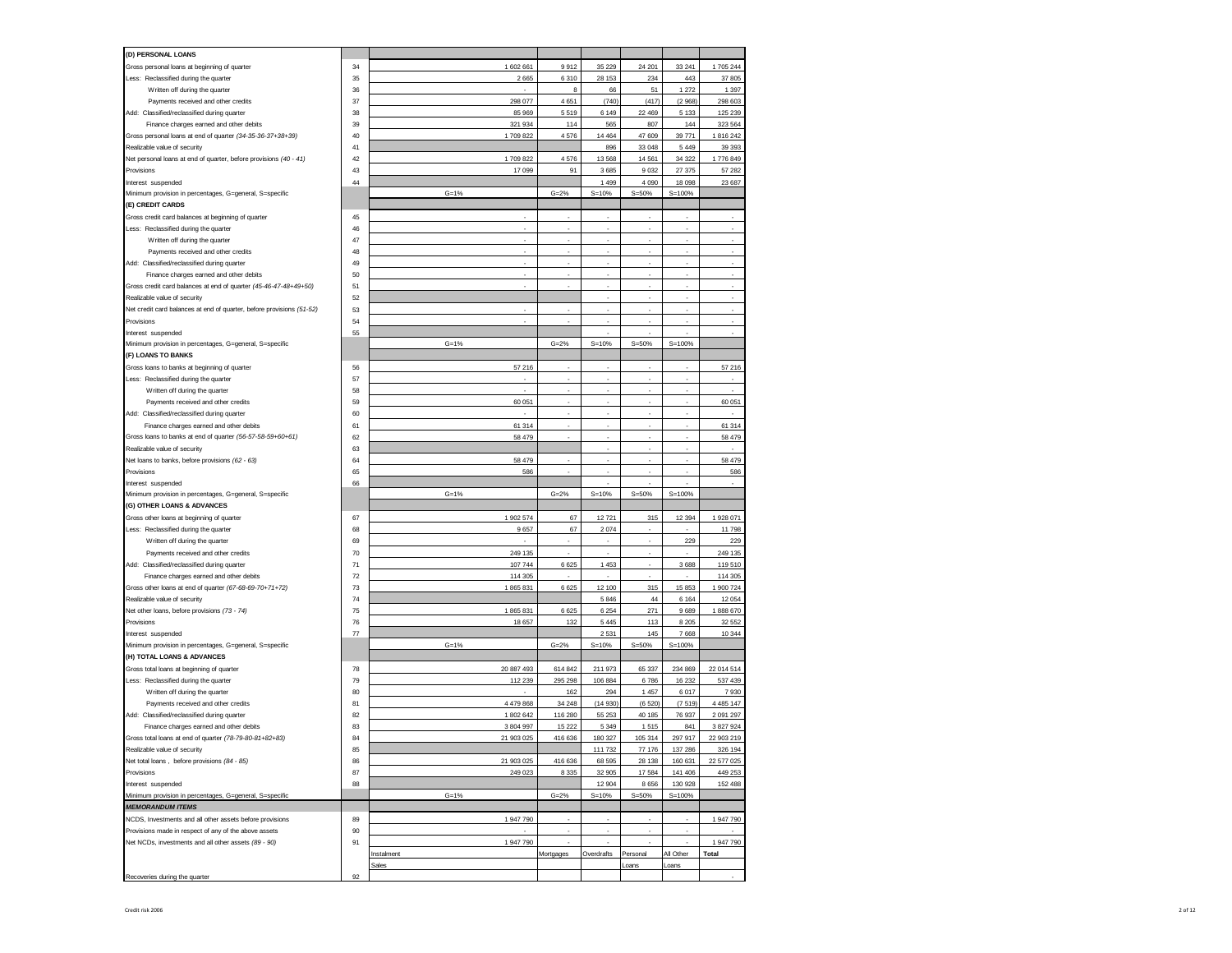| 2. ASSET QUALITY &<br>PROVISION FOR LOAN LOSSES | Line<br>no. | Instalment<br>sales and | Mortgage<br>loans | Overdrafts              | Personal<br>loans                                | Credit<br>cards          | Other loans<br>& advances | Interbank<br>advances              | Total           |                |                |                 |               |                |            |
|-------------------------------------------------|-------------|-------------------------|-------------------|-------------------------|--------------------------------------------------|--------------------------|---------------------------|------------------------------------|-----------------|----------------|----------------|-----------------|---------------|----------------|------------|
|                                                 |             | leases                  |                   |                         |                                                  |                          |                           |                                    |                 |                |                |                 |               |                |            |
|                                                 |             | A                       | в                 | С                       | D                                                | Ε.                       | F                         | G                                  | н               |                |                |                 |               |                |            |
| <b>Ageing analysis</b>                          |             |                         |                   |                         |                                                  |                          |                           |                                    |                 |                |                |                 |               |                |            |
| Total loans and advances                        | 93          | 4 253 564               | 9 945 598         | 4 951 984               | 1 816 242                                        |                          | 1 877 352                 | 58 473                             | 22 903 213      |                |                |                 |               |                |            |
| Current (non-overdue) loans                     | 94          | 4 087 420               | 9 601 336         | 4753360                 | 1710 266                                         | $\sim$                   | 1842460                   | 58 473                             | 22 053 315      |                |                |                 |               |                |            |
| Overdues:                                       | 95          | 166 144                 | 344 262           | 198 624                 | 105 976                                          | $\sim$                   | 34 892                    | $\sim$                             | 849 898         |                |                |                 |               |                |            |
| Amounts overdue:<br><1 month                    | 96          | 49 077                  | 31 674            |                         | 927                                              | $\sim$                   |                           |                                    | 81 678          |                |                |                 |               |                |            |
| $1 to < 3$ months<br>Amounts overdue:           | 97          | 30 705                  | 147 586           | 71 702                  | 16 34 6                                          | ÷                        | 8572                      |                                    | 274 911         |                |                |                 |               |                |            |
| $3$ to $\leq 6$ months<br>Amounts overdue:      | 98          | 27 27 1                 | 58 437            | 19 9 30                 | 10 122                                           | $\sim$                   | 123                       | $\sim$                             | 115 883         |                |                |                 |               |                |            |
| 6 to <12 months<br>Amounts overdue:             | 99          | 16750                   | 39 4 94           | 9 1 0 0                 | 41 116                                           | ٠                        | 2 9 0 8                   |                                    | 109 368         |                |                |                 |               |                |            |
| 12 to <18 months<br>Amounts overdue:            | 100         | 37 366                  | 54 148            | 59 702                  | 25 467                                           | $\sim$                   | 17 048                    | $\sim$                             | 193 731         |                |                |                 |               |                |            |
| Amounts overdue:<br>18 months and above         | 101         | 4 9 7 5                 | 12 923            | 38 190                  | 11 998                                           |                          | 6 2 4 1                   |                                    | 74 327          |                |                |                 |               |                |            |
| <b>Specific provisions</b>                      |             |                         |                   |                         |                                                  |                          |                           |                                    |                 |                |                |                 |               |                |            |
| Opening balance                                 | 102         | 46 079                  | 48 45 6           | 66 589                  | 52 375                                           | ٠                        | 8 1 3 0                   | $\sim$                             | 221 629         |                |                |                 |               |                |            |
| Amounts written off                             | 103         | 3 3 8 1                 | 1793              | 2 2 4 9                 | 1 3 8 7                                          |                          | 229                       |                                    | 9 0 3 9         |                |                |                 |               |                |            |
| Recoveries of previous write-offs               | 104         | 1746                    | 289               | 285                     | 137                                              |                          | 60                        |                                    | 2517            |                |                |                 |               |                |            |
| Charge per income statement                     | 105         | 6 2 7 1                 | 5 1 3 1           | (1000)                  | 6376                                             | $\sim$                   | 5 4 2 2                   | $\sim$                             | 22 200          |                |                |                 |               |                |            |
| Closing balance (102-103+104+105)               | 106         | 50 715                  | 52 083            | 63 625                  | 57 501                                           | ٠                        | 13 3 8 3                  |                                    | 237 307         |                |                |                 |               |                |            |
| <b>General debt provisions</b>                  |             |                         |                   |                         |                                                  |                          |                           |                                    |                 |                |                |                 |               |                |            |
| Opening balance                                 | 107         | 81 344                  | 98 358            | 26 960                  | 10 656                                           | $\sim$                   | 10 310                    | 8                                  | 227 636         |                |                |                 |               |                |            |
| Charge per income statement                     | 108         | 693                     | (3729)            | 887                     | 669                                              | $\overline{\phantom{a}}$ | 31 209                    | (8)                                | 29 7 21         |                |                |                 |               |                |            |
| Closing balance (99+100)                        | 109         | 82 037                  | 94 629            | 27 847                  | 11 325                                           |                          | 41 519                    |                                    | 257 357         |                |                |                 |               |                |            |
| Assets bought in or repossessed                 |             | listorical cost to date |                   |                         | Market value at date of retur Cumulative amounts |                          |                           | iabilities iro legal, municipal &  |                 |                |                |                 |               |                |            |
| during the preceding five years                 |             |                         |                   |                         |                                                  | written off to date      |                           | other costs to be settled prior to |                 |                |                |                 |               |                |            |
| and unsold                                      |             |                         |                   |                         |                                                  |                          |                           | sale                               |                 |                |                |                 |               |                |            |
| Companies acquired                              | 110         |                         |                   |                         |                                                  |                          |                           |                                    |                 |                |                |                 |               |                |            |
| Fixed properties:                               | 111         |                         | 5410              |                         | 13 3 60                                          |                          |                           |                                    |                 |                |                |                 |               |                |            |
| Private dwellings                               | 112         |                         | 5 0 4 0           |                         | 13 090                                           |                          |                           |                                    |                 |                |                |                 |               |                |            |
| Commercial and Industrial                       | 113         |                         | 370               |                         | 270                                              |                          |                           |                                    |                 |                |                |                 |               |                |            |
| Vehicles and equipment                          | 114         |                         | 24 849            |                         | 17520                                            |                          | 1736                      |                                    |                 |                |                |                 |               |                |            |
| Other                                           | 115         |                         |                   |                         |                                                  |                          |                           |                                    |                 |                |                |                 |               |                |            |
| . SECTORAL DISTRIBUTION OF                      | Line        | Agriculture             | Fishing           | Mining                  | Manufactu-                                       | Construc-                | Electricity,              | Trade &                            | Transport       | Finance        | Real estate    | Government      | Individuals   | Other          | Total      |
| <b>LOANS AND ADVANCES</b>                       | no.         | & Forestry              |                   |                         | ring                                             | tion                     | Gas & Water               | Accommo-                           | and             | and            | and            | <b>Services</b> |               |                |            |
|                                                 |             |                         |                   |                         |                                                  |                          |                           | dation                             | <b>Communi-</b> | insurance      | business       |                 |               |                |            |
|                                                 |             |                         |                   |                         |                                                  |                          |                           |                                    | cation          |                | services       |                 |               |                |            |
|                                                 |             | $\overline{1}$          | $\overline{2}$    | $\overline{\mathbf{3}}$ | $\overline{4}$                                   | 5                        | 6                         | $\overline{7}$                     | 8               | 9              | 10             | 11              | 12            | 13             | 14         |
| Distribution                                    | 116         | 622 135                 | 805 712           | 478 817                 | 363 418                                          | 378 856                  | 174 562                   | 1 074 530                          | 720 512         | 1 081 764      | 2 046 810      | 504 122         | 13 076 551    | 1 575 428      | 22 903 217 |
| Non-performing loans                            | 117         | 9 1 0 9                 | 21 702            | 3692                    | 10 4 35                                          | 4873                     | 2 0 0 7                   | 45 7 32                            | 7753            | 18 677         | 76 168         | 7 3 6 4         | 233 412       | 30 580         | 471 504    |
| Security values                                 | 118         | 3895                    | 15 341            | 1884                    | 1823                                             | 1886                     | 366                       | 27 4 68                            | 1 2 5 6         | 10 035         | 51 329         | 3833            | 125 889       | 15 5 97        | 260 602    |
| Specific provisions                             | 119         | 3626                    | 6 4 8 2           | 1 600                   | 7992                                             | 2837                     | 401                       | 15316                              | 3636            | 8 3 2 2        | 29 7 9 7       | 3531            | 111 807       | 16 886         | 212 233    |
| Net unsecured and with no provision             | 120         | 1588                    | (121)             | 208                     | 620                                              | 150                      | 1 2 4 0                   | 2948                               | 2861            | 320            | (4958)         | ٠               | (4284)        | (1903)         | (1331)     |
| Number of clients                               | 121         | 2458                    | 200               | 212                     | 1 300                                            | 1000                     | 416                       | 2371                               | 1 3 1 5         | 1631           | 7 5 3 9        | 302             | 175 136       | 7605           | 201 485    |
| 4.GEOGRAPHICAL DISTRIBUTION                     |             | Caprivi                 | Erongo            | Hardap                  | Karas                                            | Kavango                  | Khomas                    | Kunene                             | Ohanguena       | Omaheke        | Omusati        | Oshana          | Oshikoto      | Otjozondjupa   | Total      |
| OF LOANS & ADVANCES                             |             |                         |                   |                         |                                                  |                          |                           |                                    |                 |                |                |                 |               |                |            |
|                                                 |             | $\mathbf{1}$            | $\overline{2}$    | 3                       | 4                                                | 5                        | 6                         | $\overline{7}$                     | 8               | 9              | 10             | 11              | 12            | 13             | 14         |
| Distribution                                    | 122         | 38 104                  | 1915 287          | 421 485                 | 603 583                                          | 113 186                  | 14 286 356                | 150 939                            | 2 2 1 9         | 286 234        | 252 970        | 304 451         | 425 938       | 891 459        | 19 692 211 |
| Non-performing loans                            | 123         | 1725                    | 14 9 65           | 7577                    | 21 682                                           | 4780                     | 351 106                   | 4798                               | 65              | 6882           | 10 487         | 19506           | 6516          | 21 4 15        | 471 504    |
| Security values                                 | 124         | 900                     | 7489              | 4 4 2 5                 | 11 413                                           | 1564                     | 207 196                   | 2033                               | 34              | 3 3 6 0        | 2812           | 6670            | 2628          | 10 078         | 260 602    |
| Specific provisions                             | 125         | 827                     | 10883             | 825                     | 9647                                             | 2643                     | 154 340                   | 1992                               | 31              | 2739           | 2779           | 12 930          | 3 2 4 4       | 9 3 5 3        | 212 233    |
| Net unsecured and with no provision             | 126<br>127  | (2)                     | (3407)<br>48 157  | 2 3 2 7<br>13 951       | 622<br>29 667                                    | 573<br>10 165            | (10 430)                  | 773<br>7943                        | 154             | 783<br>8 4 0 2 | 4896<br>64 195 | (94)<br>8750    | 644<br>9 0 38 | 1984<br>34 301 | (1331)     |
| Number of clients                               |             | 1896                    |                   |                         |                                                  |                          | 195 753                   |                                    |                 |                |                |                 |               |                | 432 372    |
|                                                 |             |                         |                   |                         |                                                  |                          |                           |                                    |                 |                |                |                 |               |                |            |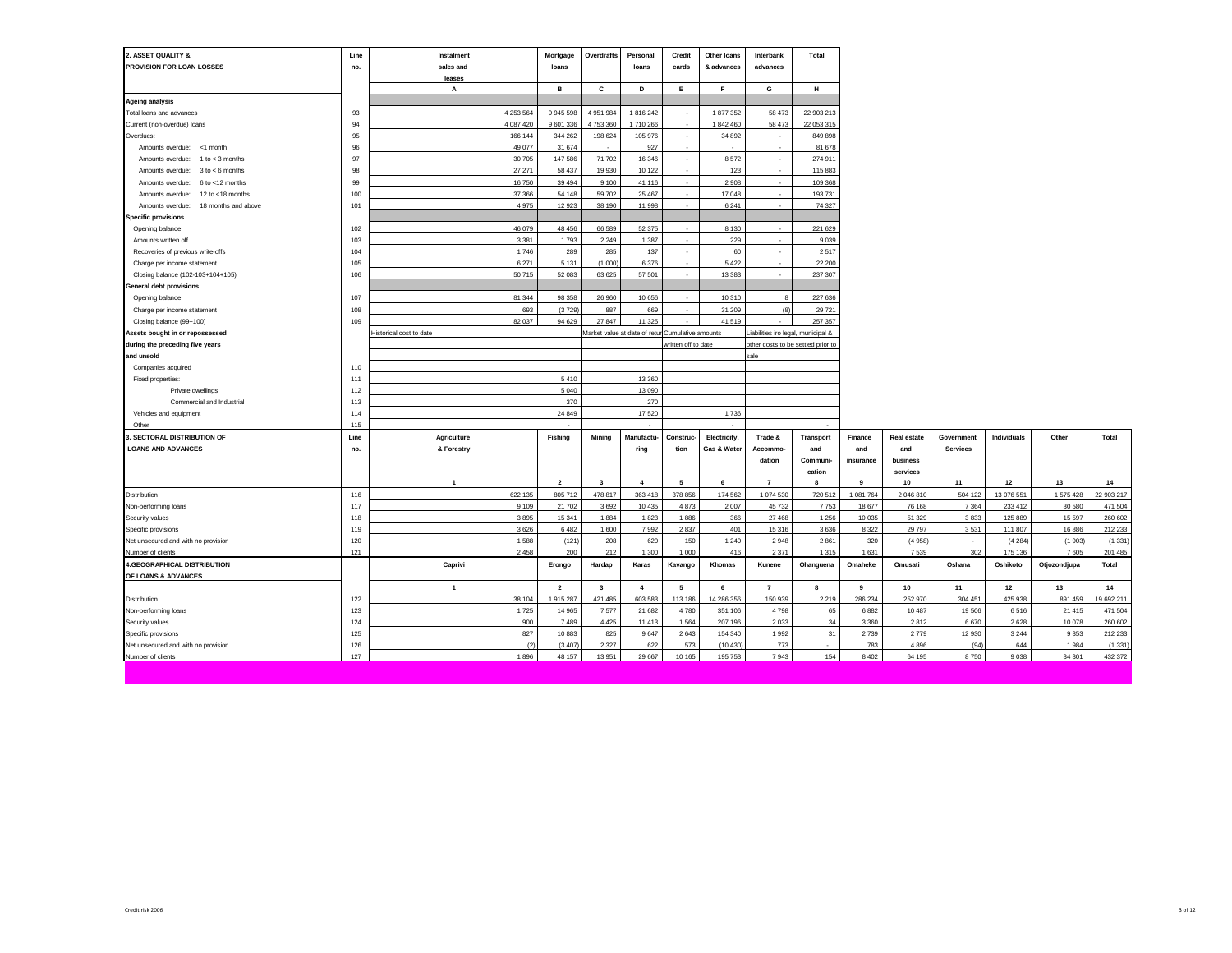

## **NAMIBIAN BANKING INDUSTRY CREDIT RISK AS AT QUARTER ENDED 30 JUNE 2006**

|                                                                   |                |                |                                |           |                |            | All amounts rounded off to the nearest N\$000 |
|-------------------------------------------------------------------|----------------|----------------|--------------------------------|-----------|----------------|------------|-----------------------------------------------|
|                                                                   |                |                | <b>CLASSIFICATION CATEGORY</b> |           |                |            |                                               |
| 1. ASSET TYPE CATEGORY                                            | Line no        | Pass or        | Special                        | Sub-      | Doubtful       | Loss/      | Total                                         |
|                                                                   |                | Acceptable     | mention                        | standard  |                | Bad        |                                               |
|                                                                   |                | $\overline{1}$ | $\overline{2}$                 | 3         | $\overline{4}$ | 5          | 6                                             |
| (A) INSTALMENT SALES AND LEASES                                   |                |                |                                |           |                |            |                                               |
| Gross instalment sales and leases at beginning of quarter         | $\mathbf{1}$   | 4 101 007      | 23 578                         | 49 063    | 10876          | 45 668     | 4 230 192                                     |
| Less: Reclassified during the quarter                             | 2              | 1 1 2 1        | 14 287                         | 9 3 0 6   | 2 0 3 4        | 1 3 9 2    | 28 140                                        |
| Written off during the quarter                                    | 3              | ×.             | ×                              | ٠         | ٠              | 5 1 1 7    | 5 1 1 7                                       |
| Payments received and other credits                               | 4              | 946 997        | 8 3 6 0                        | 8587      | (5690)         | 6598       | 964 852                                       |
| Add: Classified/reclassified during quarter                       | 5              | 356 732        | 24 247                         | 21 988    | 515            | 12 114     | 415 596                                       |
| Finance charges earned and other debits                           | 6              | 698 189        |                                |           | ٠              | 230        | 698 419                                       |
| Gross instalment sales and leases at end of quarter (1-2-3-4+5+6) | $\overline{7}$ | 4 207 810      | 25 178                         | 53 158    | 15 047         | 44 905     | 4 346 098                                     |
| Realizable value of security                                      | 8              |                |                                | 31 193    | 9 1 5 2        | 12 170     | 52 515                                        |
| Net instalment sales and leases before provisioning (7 - 8)       | 9              | 4 207 810      | 25 178                         | 21 965    | 5895           | 32735      | 4 293 583                                     |
| Provisions                                                        | 10             | 42 079         | 502                            | 12 618    | 3 0 4 4        | 33765      | 92 008                                        |
| Interest suspended                                                | 11             |                |                                | 1 175     | 2098           | 31 188     | 34 461                                        |
| Minimum provision in percentages, G=general, S=specific           |                | $G = 1%$       | $G = 2%$                       | $S = 10%$ | $S = 50%$      | $S = 100%$ |                                               |
| (B) MORTGAGES                                                     |                |                |                                |           |                |            |                                               |
| Gross mortgage loans at beginning of quarter                      | 12             | 9 609 600      | 118 699                        | 72 860    | 39 095         | 105 344    | 9 945 598                                     |
| Less: Reclassified during the quarter                             | 13             | 11 683         | 30 048                         | 14 3 85   | 3612           | 9 2 7 0    | 68 998                                        |
| Written off during the quarter                                    | 14             |                |                                |           | ÷.             | 1 3 8 0    | 1 3 8 0                                       |
| Payments received and other credits                               | 15             | 1 154 542      | (2035)                         | (12533)   | (3 265)        | (2740)     | 1 133 969                                     |
| Add: Classified/reclassified during quarter                       | 16             | 155 129        | 53 158                         | 10 204    | 3 2 1 4        | 13831      | 235 536                                       |
| Finance charges earned and other debits                           | 17             | 1404678        | 3935                           | 2 3 4 7   | 396            | 456        | 1411812                                       |
| Gross mortgage loans at end of quarter (12-13-14-15+16+17)        | 18             | 10 003 182     | 147 779                        | 83 559    | 42 358         | 111 721    | 10 388 599                                    |
| Realizable value of security                                      | 19             |                |                                | 72 637    | 36 579         | 86 605     | 195 821                                       |
| Net mortgage loans at end of quarter, before provisions (18 - 19) | 20             | 10 003 182     | 147 779                        | 10 922    | 5779           | 25 116     | 10 192 778                                    |
| Provisions                                                        | 21             | 120 896        | 2 9 6 0                        | 7 3 8 5   | 3772           | 30 213     | 165 226                                       |
| Interest suspended                                                | 22             |                |                                | 3 1 1 6   | 2726           | 33 656     | 39 4 98                                       |
| Minimum provision in percentages, G=general, S=specific           |                | $G = 1%$       | $G = 2%$                       | $S = 10%$ | $S = 50%$      | $S = 100%$ |                                               |
| (C) OVERDRAFTS                                                    |                |                |                                |           |                |            |                                               |
| Gross overdrafts at beginning of quarter                          | 23             | 4 558 286      | 263 158                        | 31 840    | 7419           | 91 281     | 4 951 984                                     |
| Less: Reclassified during the quarter                             | 24             | 92 439         | 6 1 2 4                        | 3 4 6 5   |                | 2 3 4 5    | 104 373                                       |
| Written off during the quarter                                    | 25             |                | 87                             | 144       | 37             | 1970       | 2 2 3 8                                       |
| Payments received and other credits                               | 26             | 1 693 084      | 1 4 7 2                        | 2903      | 9498           | 3426       | 1710383                                       |
| Add: Classified/reclassified during quarter                       | 27             | 627 363        | 12 377                         | 99 427    | 8968           | 9683       | 757818                                        |
| Finance charges earned and other debits                           | 28             | 1 352 116      | 4 4 1 5                        | 1019      | ×.             | 77         | 1 357 627                                     |
| Gross overdrafts at end of quarter (23-24-25-26+27+28)            | 29             | 4 752 242      | 272 267                        | 125 774   | 6852           | 93 300     | 5 250 435                                     |
| Realizable value of security                                      | 30             |                |                                | 37 466    | 2617           | 34 4 4 8   | 74 531                                        |
| Net overdrafts at end of quarter, before provisions (29 - 30)     | 31             | 4 752 242      | 272 267                        | 88 30 8   | 4 2 3 5        | 58 852     | 5 175 904                                     |
| Provisions                                                        | 32             | 46 315         | 5 4 4 5                        | 39 669    | 2779           | 40 490     | 134 698                                       |
| Interest suspended                                                | 33             |                |                                | 12 12 4   | 971            | 41 541     | 54 636                                        |
| Minimum provision in percentages, G=general, S=specific           |                | $G = 1%$       | $G = 2%$                       | $S = 10%$ | $S = 50%$      | $S = 100%$ |                                               |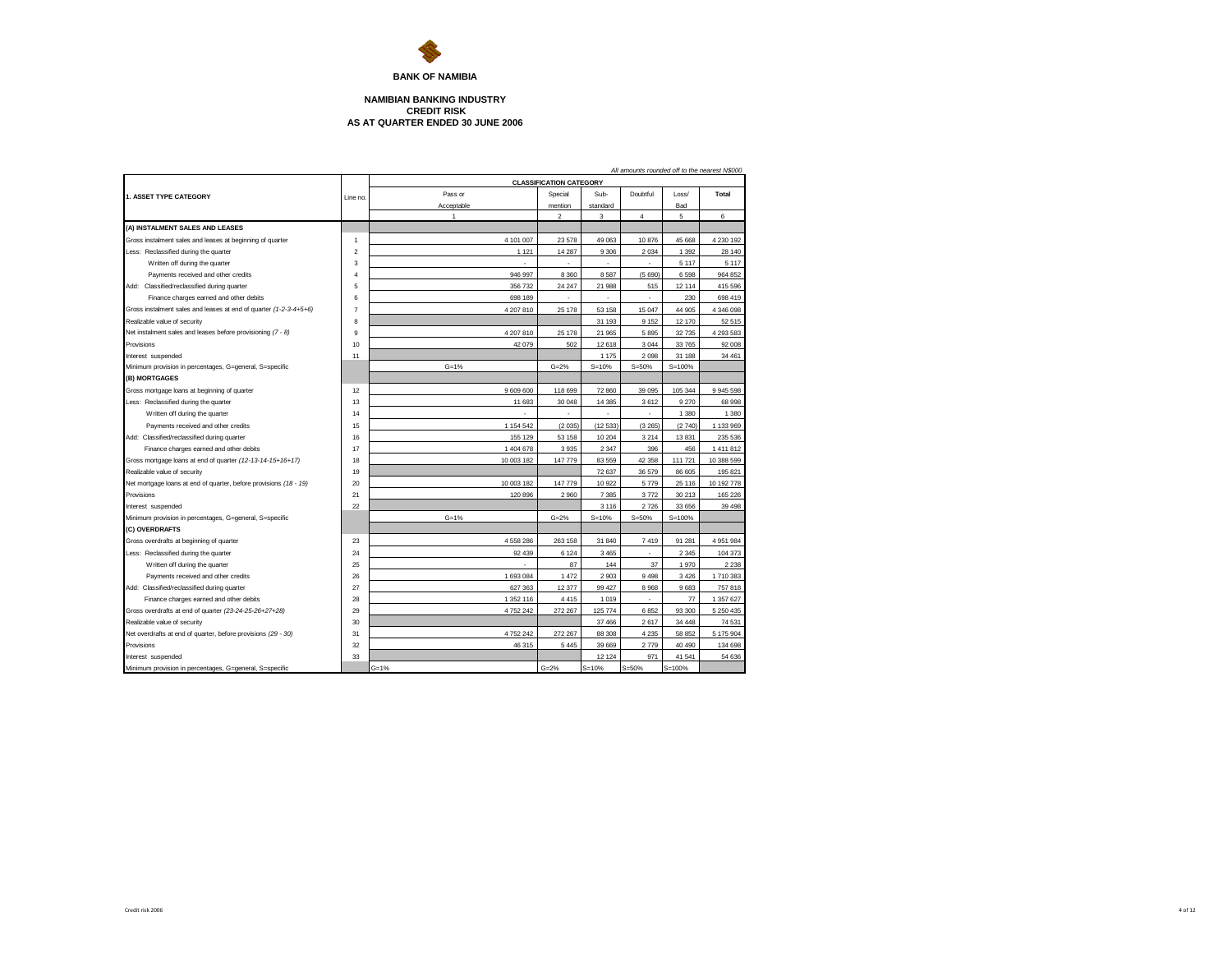| (D) PERSONAL LOANS                                                                     |    |            |                  |            |           |            |            |
|----------------------------------------------------------------------------------------|----|------------|------------------|------------|-----------|------------|------------|
|                                                                                        | 34 | 1709822    | 4576             | 14 4 64    | 47 609    | 39771      |            |
| Gross personal loans at beginning of quarter                                           |    |            |                  |            |           |            | 1816242    |
| Less: Reclassified during the quarter                                                  | 35 | 2 2 5 7    | 3737             | 1 2 7 0    | 27 435    | 586        | 35 285     |
| Written off during the quarter                                                         | 36 |            | $\overline{4}$   | 31         | 46        | 7 3 6 0    | 7 4 4 1    |
| Payments received and other credits                                                    | 37 | 326 732    | 2838             | 86         | (625)     | (1821)     | 327 210    |
| Add: Classified/reclassified during quarter                                            | 38 | 135 540    | 3836             | 2 1 2 4    | 190       | 30 274     | 171 964    |
| Finance charges earned and other debits                                                | 39 | 329 770    | 2 4 2 0          | 33         | 400       | 100        | 332 723    |
| Gross personal loans at end of quarter (34-35-36-37+38+39)                             | 40 | 1846 143   | 4 2 5 3          | 15 2 34    | 21 343    | 64 0 20    | 1 950 993  |
| Realizable value of security                                                           | 41 |            |                  | 2 0 5 8    | 13 844    | 23770      | 39 672     |
| Net personal loans at end of quarter, before provisions (40 - 41)                      | 42 | 1846 143   | 4 2 5 3          | 13 176     | 7499      | 40 250     | 1 911 321  |
| Provisions                                                                             | 43 | 18 4 63    | 85               | 3 2 1 6    | 3724      | 28 803     | 54 291     |
| Interest suspended                                                                     | 44 |            |                  | 1703       | 2 1 8 4   | 20 605     | 24 492     |
| Minimum provision in percentages, G=general, S=specific                                |    | $G = 1%$   | $G = 2%$         | $S = 10%$  | $S = 50%$ | $S = 100%$ |            |
| (E) CREDIT CARDS                                                                       |    |            |                  |            |           |            |            |
|                                                                                        |    |            | ×.               | ×.         | ÷         |            |            |
| Gross credit card balances at beginning of quarter                                     | 45 |            |                  |            |           |            |            |
| Less: Reclassified during the quarter                                                  | 46 |            | ×.               | ×,         | ä,        |            | $\epsilon$ |
| Written off during the quarter                                                         | 47 | ÷.         |                  | ż          | ä,        | ł.         | ×          |
| Payments received and other credits                                                    | 48 |            |                  |            | ×.        |            |            |
| Add: Classified/reclassified during quarter                                            | 49 | ÷          | ÷                | ×.         | ä,        |            |            |
| Finance charges earned and other debits                                                | 50 |            |                  |            |           |            | ×.         |
| Gross credit card balances at end of quarter (45-46-47-48+49+50)                       | 51 | ×.         | ×.               | ×          | ÷         | ł.         | ×          |
| Realizable value of security                                                           | 52 |            |                  |            |           |            |            |
| Net credit card balances at end of quarter, before provisions (51-52)                  | 53 |            |                  | ×          | ٠         | i.         |            |
| Provisions                                                                             | 54 |            |                  |            |           |            |            |
| Interest suspended                                                                     | 55 |            |                  | ٠          | ×.        | i.         | ×          |
| Minimum provision in percentages, G=general, S=specific                                |    | $G = 1%$   | $G = 2%$         | $S = 10%$  | $S = 50%$ | $S = 100%$ |            |
|                                                                                        |    |            |                  |            |           |            |            |
| (F) LOANS TO BANKS                                                                     |    |            |                  |            |           |            |            |
| Gross loans to banks at beginning of quarter                                           | 56 | 58 479     |                  |            |           |            | 58 479     |
| Less: Reclassified during the quarter                                                  | 57 |            | ×,               | ×,         | ä,        | ×,         | ×,         |
| Written off during the quarter                                                         | 58 |            |                  |            |           |            |            |
| Payments received and other credits                                                    | 59 | 60 587     | ×,               | ×,         | ä,        |            | 60 587     |
| Add: Classified/reclassified during quarter                                            | 60 | 238        |                  |            |           |            | 238        |
| Finance charges earned and other debits                                                | 61 | 62 717     | ×,               | ×,         | ä,        | ×,         | 62 717     |
| Gross loans to banks at end of quarter (56-57-58-59+60+61)                             | 62 | 60 847     |                  |            | ä,        |            | 60 847     |
| Realizable value of security                                                           | 63 |            |                  | ٠          | ×,        |            | ×,         |
| Net loans to banks, before provisions (62 - 63)                                        | 64 | 60 847     |                  |            |           |            | 60 847     |
|                                                                                        |    |            |                  |            |           |            |            |
|                                                                                        |    |            |                  |            |           |            |            |
| Provisions                                                                             | 65 | 608        | ×.               |            | ä,        |            | 608        |
| Interest suspended                                                                     | 66 |            |                  |            |           |            |            |
| Minimum provision in percentages, G=general, S=specific                                |    | $G = 1%$   | $G = 2%$         | $S = 10%$  | $S = 50%$ | $S = 100%$ |            |
| (G) OTHER LOANS & ADVANCES                                                             |    |            |                  |            |           |            |            |
| Gross other loans at beginning of quarter                                              | 67 | 1865831    | 6 6 2 5          | 12 100     | 315       | 15 853     | 1 900 724  |
| Less: Reclassified during the quarter                                                  | 68 |            | 6 6 23           | 10 26 6    | 315       | 5 0 48     | 22 25 2    |
| Written off during the quarter                                                         | 69 |            |                  |            | ×,        | 50         | 50         |
| Payments received and other credits                                                    | 70 | 125 082    | $\boldsymbol{2}$ | ×.         | ä,        | 5 4 4 0    | 130 524    |
|                                                                                        | 71 | 89 123     | ٠                | 17         | ٠         | 3 2 6 8    | 92 408     |
| Add: Classified/reclassified during quarter<br>Finance charges earned and other debits | 72 | 95 979     |                  |            | ÷         |            | 95 979     |
|                                                                                        | 73 | 1 925 851  | ٠                | 1851       | ٠         | 8583       | 1 936 285  |
| Gross other loans at end of quarter (67-68-69-70+71+72)                                |    |            |                  |            | ÷         |            |            |
| Realizable value of security                                                           | 74 |            |                  | 1 3 6 9    |           | 3405       | 4774       |
| Net other loans, before provisions (73 - 74)                                           | 75 | 1 925 851  |                  | 482        | ÷         | 5 1 7 8    | 1 931 511  |
| Provisions                                                                             | 76 | 18736      |                  | 24         |           | 5 1 7 2    | 23 932     |
| Interest suspended                                                                     | 77 |            |                  | 360        |           | 6439       | 6799       |
| Minimum provision in percentages, G=general, S=specific                                |    | $G = 1%$   | $G = 2%$         | $S = 10%$  | $S = 50%$ | $S = 100%$ |            |
| (H) TOTAL LOANS & ADVANCES                                                             |    |            |                  |            |           |            |            |
| Gross total loans at beginning of quarter                                              | 78 | 21 903 025 | 416 636          | 180 327    | 105 314   | 297 917    | 22 903 219 |
| Less: Reclassified during the quarter                                                  | 79 | 107 500    | 60 819           | 38 692     | 33 396    | 18 641     | 259 048    |
| Written off during the quarter                                                         | 80 |            | 91               | 175        | 83        | 15877      | 16 226     |
| Payments received and other credits                                                    | 81 | 4 307 024  | 10 637           | (957)      | (82)      | 10 903     | 4 327 525  |
| Add: Classified/reclassified during quarter                                            | 82 | 1 364 125  | 93 618           | 133 760    | 12 887    | 69 170     | 1 673 560  |
| Finance charges earned and other debits                                                | 83 | 3 943 449  | 10770            | 3 3 9 9    | 796       | 863        | 3 959 277  |
|                                                                                        |    |            |                  |            |           | 322 529    |            |
| Gross total loans at end of quarter (78-79-80-81+82+83)                                | 84 | 22 796 075 | 449 477          | 279 576    | 85 600    |            | 23 933 257 |
| Realizable value of security                                                           | 85 |            |                  | 144 723    | 62 192    | 160 398    | 367 313    |
| Net total loans, before provisions (84 - 85)                                           | 86 | 22 796 075 | 449 477          | 134 853    | 23 408    | 162 131    | 23 565 944 |
| Provisions                                                                             | 87 | 247 097    | 8 9 9 2          | 62 912     | 13 319    | 138 443    | 470 763    |
| Interest suspended                                                                     | 88 |            |                  | 18 478     | 7979      | 133 429    | 159 886    |
| Minimum provision in percentages, G=general, S=specific                                |    | $G = 1%$   | $G = 2%$         | $S = 10%$  | $S = 50%$ | $S = 100%$ |            |
| <b>MEMORANDUM ITEMS</b>                                                                |    |            |                  |            |           |            |            |
| NCDS, Investments and all other assets before provisions                               | 89 |            |                  | ×.         |           | ÷.         |            |
| Provisions made in respect of any of the above assets                                  | 90 | 2 640 132  |                  |            |           |            | 2 640 132  |
| Net NCDs, investments and all other assets (89 - 90)                                   | 91 |            |                  | ×.         | ÷         |            |            |
|                                                                                        |    | Instalment | Mortgages        | Overdrafts | Personal  | All Other  | Total      |
|                                                                                        |    | Sales      |                  |            | Loans     | oans       |            |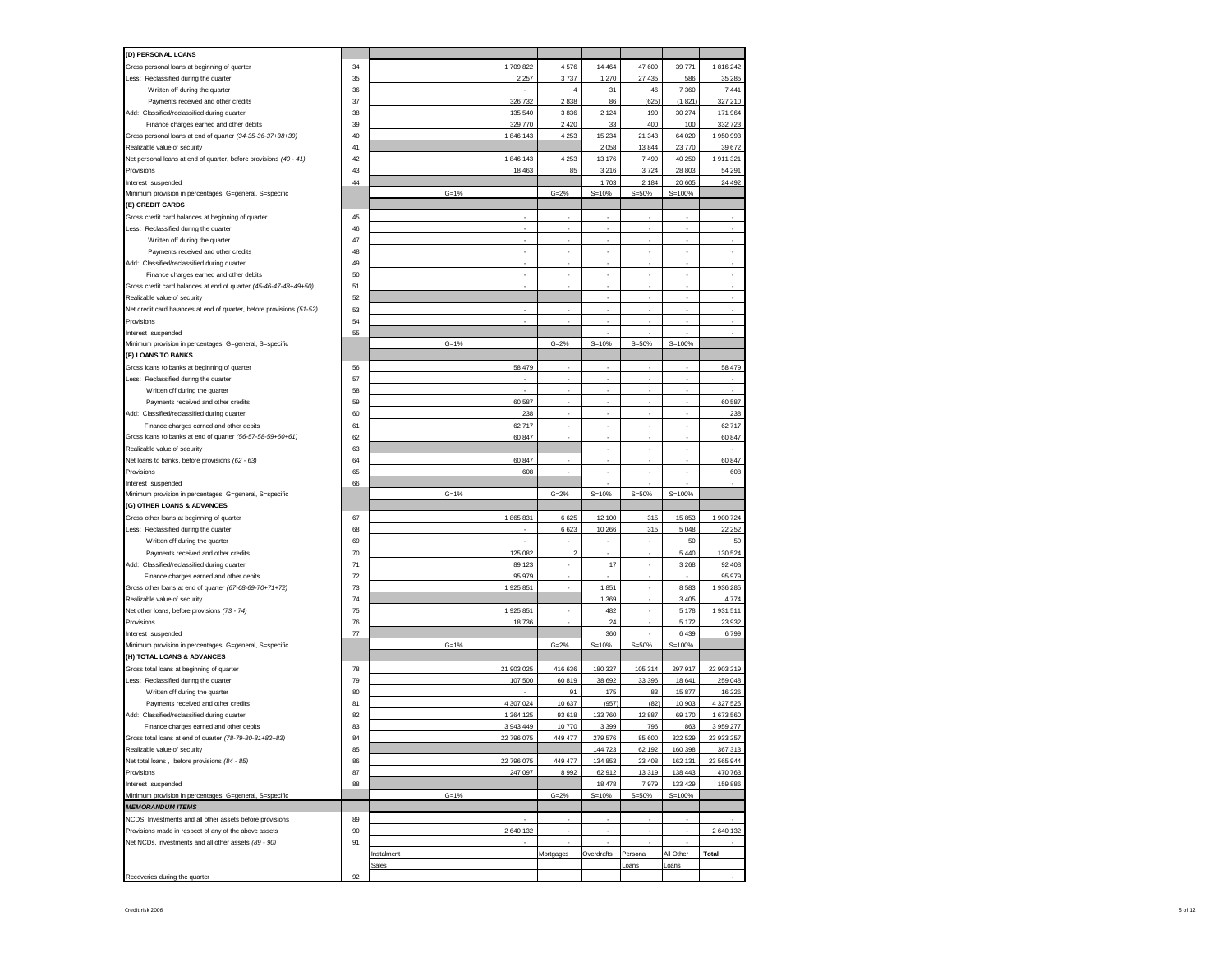| 2. ASSET QUALITY &<br>PROVISION FOR LOAN LOSSES          | Line<br>no. | Instalment<br>sales and | Mortgage<br>loans   | Overdrafts              | Personal<br>loans | Credit<br>cards          | Other loans<br>& advances | Interbank<br>advances | Total           |                 |                |                   |                    |                   |                    |
|----------------------------------------------------------|-------------|-------------------------|---------------------|-------------------------|-------------------|--------------------------|---------------------------|-----------------------|-----------------|-----------------|----------------|-------------------|--------------------|-------------------|--------------------|
|                                                          |             | leases                  |                     |                         |                   |                          |                           |                       |                 |                 |                |                   |                    |                   |                    |
|                                                          |             | A                       | в                   | С                       | D                 | E                        | F                         | G                     | н               |                 |                |                   |                    |                   |                    |
| <b>Ageing analysis</b>                                   |             |                         |                     |                         |                   |                          |                           |                       |                 |                 |                |                   |                    |                   |                    |
| Total loans and advances                                 | 93          | 4 346 098               | 10 388 844          | 5 250 436               | 1950993           | $\overline{\phantom{a}}$ | 1936 285                  | 60 847                | 23 933 503      |                 |                |                   |                    |                   |                    |
| Current (non-overdue) loans                              | 94          | 4 180 690               | 10 055 095          | 4 947 313               | 1851 161          | $\overline{\phantom{a}}$ | 1 925 851                 | 60 847                | 23 020 957      |                 |                |                   |                    |                   |                    |
| Overdues:                                                | 95          | 165 408                 | 333 749             | 303 123                 | 99 832            | $\sim$                   | 10 4 34                   | $\sim$                | 912 546         |                 |                |                   |                    |                   |                    |
| Amounts overdue: <1 month                                | 96          | 45 996                  | 55 991              | 61 945                  | 2 3 7 8           | $\cdot$                  | 168                       | $\sim$                | 166 478         |                 |                |                   |                    |                   |                    |
| Amounts overdue:<br>$1 to < 3$ months                    | 97          | 14745                   | 98 437              | 104 115                 | 9898              | ×.                       |                           | $\sim$                | 227 195         |                 |                |                   |                    |                   |                    |
| Amounts overdue:<br>$3$ to $< 6$ months                  | 98          | 26 578                  | 77 404              | 19 15 9                 | 8673              | ÷                        | 117                       | $\sim$                | 131 931         |                 |                |                   |                    |                   |                    |
| 6 to <12 months<br>Amounts overdue:                      | 99          | 36 36 2                 | 37 606              | 13 3 5 2                | 33 289            | ÷                        | 826                       |                       | 121 435         |                 |                |                   |                    |                   |                    |
| Amounts overdue:<br>12 to <18 months                     | 100         | 36 784                  | 52 550              | 85 563                  | 35 221            | $\sim$                   | 9 3 2 3                   | $\sim$                | 219 441         |                 |                |                   |                    |                   |                    |
| 18 months and above<br>Amounts overdue:                  | 101         | 4 9 4 3                 | 11761               | 18 989                  | 10 373            | ×                        |                           |                       | 46 066          |                 |                |                   |                    |                   |                    |
| <b>Specific provisions</b>                               |             |                         |                     |                         |                   |                          |                           |                       |                 |                 |                |                   |                    |                   |                    |
| Opening balance                                          | 102         | 50 715                  | 61 405              | 63 625                  | 48 179            | ٠                        | 13 3 8 3                  |                       | 237 307         |                 |                |                   |                    |                   |                    |
| Amounts written off                                      | 103         | 4929                    | 1 4 4 6             | 3 2 2 9                 | 7 1 6 3           | $\sim$                   | 50                        |                       | 16817           |                 |                |                   |                    |                   |                    |
| Recoveries of previous write-offs                        | 104         | 1963                    | 467                 | 1412                    | 175               | ä,                       | 91                        |                       | 4 1 0 8         |                 |                |                   |                    |                   |                    |
| Charge per income statement                              | 105         | 14 69 6                 | 1566                | 10 4 29                 | 8 2 7 2           | $\sim$                   | 252                       | $\sim$                | 35 215          |                 |                |                   |                    |                   |                    |
| Closing balance (102-103+104+105)                        | 106         | 62 445                  | 61 992              | 72 237                  | 49 463            | $\sim$                   | 13 676                    | $\sim$                | 259 813         |                 |                |                   |                    |                   |                    |
| General debt provisions                                  |             |                         |                     |                         |                   |                          |                           |                       |                 |                 |                |                   |                    |                   |                    |
| Opening balance                                          | 107         | 23 5 85                 | 94 34 9             | 86 435                  | 11 393            | $\cdot$                  | 10747                     |                       | 226 509         |                 |                |                   |                    |                   |                    |
| Charge per income statement                              | 108         | 687                     | (7176)              | 2697                    | 1 1 1 6           |                          | 356                       |                       | (2320)          |                 |                |                   |                    |                   |                    |
| Closing balance (99+100)                                 | 109         | 24 27 2                 | 87 173              | 89 132                  | 12 509            |                          | 11 103                    |                       | 224 189         |                 |                |                   |                    |                   |                    |
| Assets bought in or repossessed                          |             |                         |                     |                         |                   |                          |                           |                       |                 |                 |                |                   |                    |                   |                    |
| during the preceding five years                          |             |                         |                     |                         |                   |                          |                           |                       |                 |                 |                |                   |                    |                   |                    |
| and unsold                                               |             |                         |                     |                         |                   |                          |                           |                       |                 |                 |                |                   |                    |                   |                    |
| Companies acquired                                       | 110         |                         |                     |                         |                   |                          |                           |                       |                 |                 |                |                   |                    |                   |                    |
| Fixed properties:                                        | 111         |                         | 5 3 7 6             |                         | 12 28 3           |                          |                           |                       |                 |                 |                |                   |                    |                   |                    |
| Private dwellings                                        | 112         |                         | 4 4 8 1             |                         | 10 922            |                          |                           |                       |                 |                 |                |                   |                    |                   |                    |
| Commercial and Industrial                                | 113         |                         | 895                 |                         | 1 3 6 1           |                          |                           |                       |                 |                 |                |                   |                    |                   |                    |
| Vehicles and equipment                                   | 114         |                         | 32 519              |                         | 17523             |                          | 3500                      |                       |                 |                 |                |                   |                    |                   |                    |
| Other                                                    | 115         |                         |                     |                         |                   |                          |                           |                       |                 |                 |                |                   |                    |                   |                    |
| . SECTORAL DISTRIBUTION OF                               | Line        | Agriculture             | Fishing             | Mining                  | Manufactu-        | Construc-                | Electricity,              | Trade &               | Transport       | Finance         | Real estate    | Government        | Individuals        | Other             | Total              |
| <b>LOANS AND ADVANCES</b>                                | no.         | & Forestry              |                     |                         | ring              | tion                     | Gas & Water               | Accommo-              | and             | and             | and            | <b>Services</b>   |                    |                   |                    |
|                                                          |             |                         |                     |                         |                   |                          |                           | dation                | Communi-        | insurance       | business       |                   |                    |                   |                    |
|                                                          |             |                         |                     |                         |                   |                          |                           |                       | cation          |                 | services       |                   |                    |                   |                    |
|                                                          |             | $\mathbf{1}$            | $\overline{2}$      | $\overline{\mathbf{3}}$ | $\overline{4}$    | 5                        | 6                         | $\overline{7}$        | $\mathbf{R}$    | 9               | 10             | 11                | 12                 | 13                | 14                 |
| Distribution                                             | 116         | 653 314                 | 795 762             | 471 712                 | 439 213           | 485 172                  | 196 608                   | 1 077 489             | 731 985         | 1 191 136       | 2 041 546      | 420 827           | 13 740 307         | 1 688 428         | 23 933 499         |
| Non-performing loans                                     | 117         | 15 053                  | 88 388              | 23 819                  | 9 2 4 7           | 5 3 6 9                  | 2 4 9 2                   | 46 859                | 9692            | 2946            | 73 494         | 11896             | 247 937            | 32 048            | 569 240            |
| Security values                                          | 118         | 7 2 5 1                 | 72 887              | 15 26 9                 | 1757              | 1841                     | 877                       | 29 5 82               | 2 0 2 1         | 1 3 6 9         | 52 195         | 6 172             | 134 624            | 18 444            | 344 289            |
| Specific provisions                                      | 119         | 6 5 20                  | 16 418              | 5 2 2 4                 | 7 0 9 2           | 3 2 2 9                  | 633                       | 15 996                | 6 1 1 9         | 1 2 9 7         | 23 7 28        | 5724              | 111 120            | 16 925            | 220 025            |
| Net unsecured and with no provision                      | 120<br>121  | 1 2 8 2<br>2 4 9 7      | (917)<br>198        | 3 3 2 6<br>370          | 398<br>1 2 6 7    | 299<br>1 0 9 2           | 982<br>425                | 1 2 8 1<br>2 3 2 9    | 1552<br>1 3 4 4 | 280<br>1333     | (2429)<br>7919 | $\epsilon$<br>306 | 2 1 9 3<br>174 348 | (3321)<br>7515    | 4 9 2 6<br>200 943 |
| Number of clients                                        |             |                         |                     |                         |                   |                          |                           |                       |                 |                 |                |                   |                    |                   |                    |
| <b>4.GEOGRAPHICAL DISTRIBUTION</b>                       |             | Caprivi                 | Erongo              | Hardap                  | Karas             | Kavango                  | Khomas                    | Kunene                | Ohanguena       | Omaheke         | Omusati        | Oshana            | Oshikoto           | Otjozondjupa      | Total              |
| OF LOANS & ADVANCES                                      |             | $\overline{1}$          | $\overline{2}$      | $\overline{\mathbf{3}}$ | $\overline{4}$    | 5                        | 6                         | $\overline{7}$        | 8               | 9               |                |                   |                    |                   | 14                 |
|                                                          |             | 41 315                  |                     | 422 641                 | 628 046           |                          | 15 112 154                | 156 140               | 13 157          | 297 371         | 10<br>262 890  | 11<br>317 432     | 12<br>271 405      | 13                |                    |
| Distribution                                             | 122         | 1585                    | 2 032 250<br>75 288 | 8 8 0 9                 | 24 4 25           | 115 399                  |                           | 7541                  | 126             |                 |                |                   | 30 771             | 931 351           | 20 601 551         |
| Non-performing loans                                     | 123         | 812                     | 62 523              | 6 2 1 8                 | 12 780            | 4 8 8 4<br>1 4 4 2       | 361 275<br>214 595        | 3718                  | 70              | 6097<br>3 1 8 2 | 12 111<br>2911 | 12 161<br>6 1 4 8 | 18 3 5 3           | 24 16 6<br>11 537 | 569 239<br>344 289 |
| Security values                                          | 124<br>125  | 774                     | 13 20 6             | 2 0 2 7                 | 11 170            | 3317                     | 171 317                   | 3575                  | 97              | 2844            | 5417           | 6 1 7 5           | 8768               | 11 249            |                    |
| Specific provisions                                      | 126         |                         | (441)               | 564                     | 475               |                          |                           | 248                   | (41)            | 71              | 3783           |                   |                    | 1 3 8 0           | 239 936            |
| Net unsecured and with no provision<br>Number of clients | 127         | (1)<br>1 3 4 8          | 48 953              | 13 849                  | 29 871            | 125<br>10 3 3 7          | (24637)<br>196 940        | 7999                  | 250             | 8 3 5 4         | 65 013         | (162)<br>8021     | 3650<br>8312       | 34 36 3           | (14986)<br>433 610 |
|                                                          |             |                         |                     |                         |                   |                          |                           |                       |                 |                 |                |                   |                    |                   |                    |
|                                                          |             |                         |                     |                         |                   |                          |                           |                       |                 |                 |                |                   |                    |                   |                    |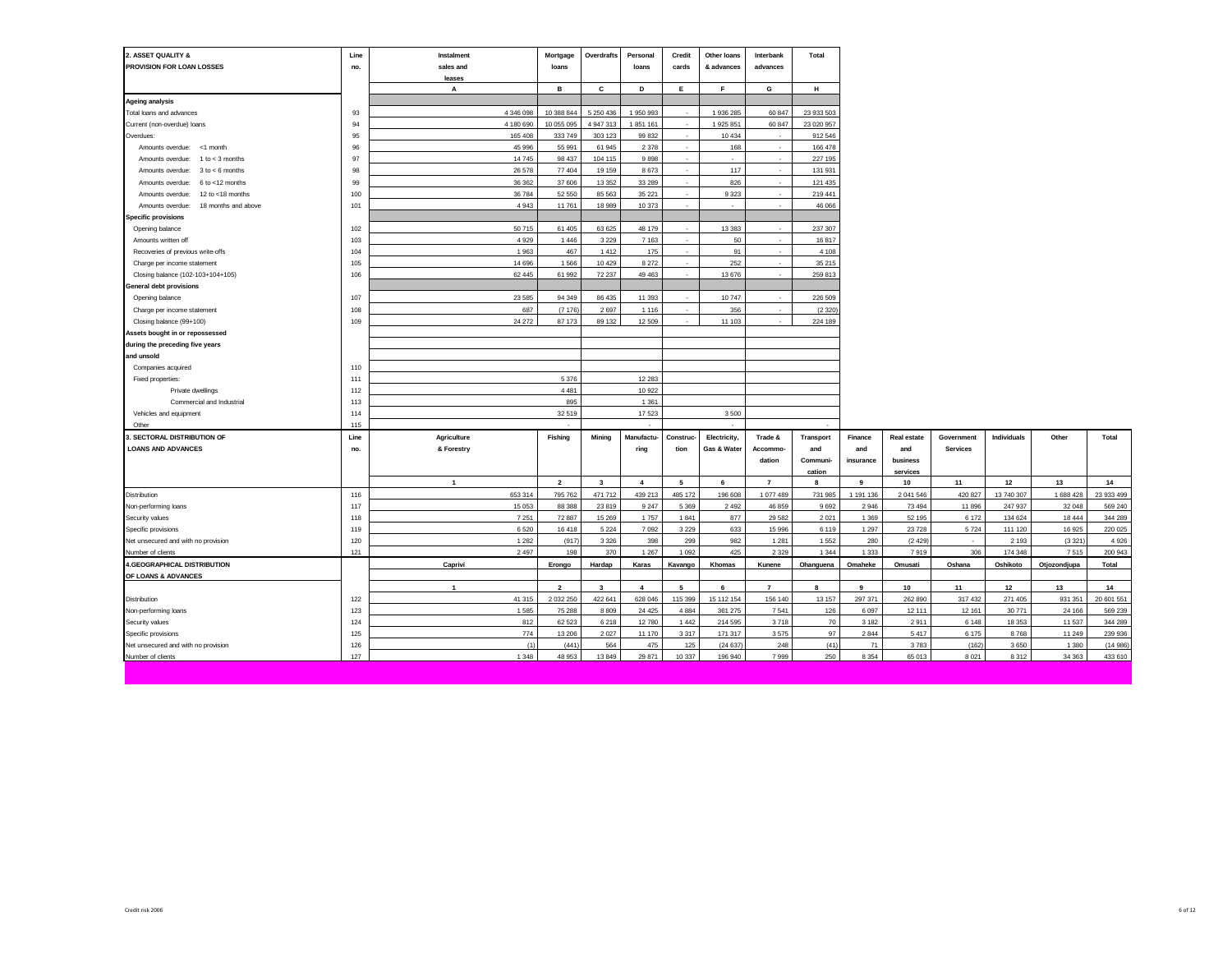

**BANK OF NAMIBIA**

## **AS AT QUARTER ENDED 30 SEPTEMBER 2006 NAMIBIAN BANKING INDUSTRY CREDIT RISK**

|                                                                                    | All amounts rounded off to the nearest N\$000<br><b>CLASSIFICATION CATEGORY</b> |            |                |             |                  |                  |               |  |  |  |  |
|------------------------------------------------------------------------------------|---------------------------------------------------------------------------------|------------|----------------|-------------|------------------|------------------|---------------|--|--|--|--|
|                                                                                    |                                                                                 | Pass or    | Special        | Sub-        | Doubtful         | Loss/            | Total         |  |  |  |  |
| 1. ASSET TYPE CATEGORY                                                             | Line no.                                                                        | Acceptable | mention        | standard    |                  | Bad              |               |  |  |  |  |
|                                                                                    |                                                                                 | 1          | $\mathfrak{p}$ | 3           | 4                | 5                | 6             |  |  |  |  |
| (A) INSTALMENT SALES AND LEASES                                                    |                                                                                 |            |                |             |                  |                  |               |  |  |  |  |
| Gross instalment sales and leases at beginning of quarter                          | $\overline{1}$                                                                  | 4 206 338  | 26 650         | 53 158      | 15 047           | 44 905           | 4 346 098     |  |  |  |  |
| Less: Reclassified during the quarter                                              | $\overline{2}$                                                                  | 10 112     | 12 633         | 35 654      | 1 1 7 8          | 1513             | 61 090        |  |  |  |  |
| Written off during the quarter                                                     | 3                                                                               |            |                |             |                  | 3404             | 3 4 0 4       |  |  |  |  |
| Payments received and other credits                                                | $\overline{4}$                                                                  | 346 652    | 15 389         | 2 2 4 2     | 216              | 1 2 6 9          | 365 768       |  |  |  |  |
| Add: Classified/reclassified during quarter                                        | 5                                                                               | 396 120    | 25 785         | 10912       | 1895             | 31 319           | 466 031       |  |  |  |  |
| Finance charges earned and other debits                                            | 6                                                                               | 79 728     |                | 7 4 3 7     | 338              | 4 1 0 3          | 91 606        |  |  |  |  |
| Gross instalment sales and leases at end of quarter (1-2-3-4+5+6)                  | $\overline{7}$                                                                  | 4 325 422  | 24 4 13        | 33 611      | 15 886           | 74 141           | 4 473 473     |  |  |  |  |
| Realizable value of security                                                       | 8                                                                               |            |                | 21 446      | 9724             | 23 041           | 54 211        |  |  |  |  |
| Net instalment sales and leases before provisioning (7 - 8)                        | 9                                                                               | 4 325 422  | 24 413         | 12 165      | 6 1 6 2          | 51 100           | 4 4 1 9 2 6 2 |  |  |  |  |
| Provisions                                                                         | 10                                                                              |            | 490            |             |                  |                  |               |  |  |  |  |
|                                                                                    |                                                                                 | 44 083     |                | 3971<br>909 | 3 4 8 1<br>2 102 | 53 582<br>32 618 | 105 607       |  |  |  |  |
| Interest suspended<br>Minimum provision in percentages, G=general, S=specific      | 11                                                                              | $G = 1%$   | $G = 2%$       | $S = 10%$   | $S = 50%$        | $S = 100%$       | 35 629        |  |  |  |  |
| (B) MORTGAGES                                                                      |                                                                                 |            |                |             |                  |                  |               |  |  |  |  |
| Gross mortgage loans at beginning of quarter                                       | 12                                                                              | 10 081 295 | 70 494         | 83 298      | 42 358           | 111 399          | 10 388 844    |  |  |  |  |
| Less: Reclassified during the quarter                                              | 13                                                                              | 47 061     | 42 275         | 47 023      | 3 3 2 4          | 5 2 5 4          | 144 937       |  |  |  |  |
| Written off during the quarter                                                     | 14                                                                              |            |                |             |                  | 2021             | 2 0 2 1       |  |  |  |  |
|                                                                                    | 15                                                                              |            | 8799           |             | 143              | 3555             | 12 497        |  |  |  |  |
| Payments received and other credits<br>Add: Classified/reclassified during quarter | 16                                                                              | 1 006 518  | 58 720         | 16 797      | 5 5 3 9          | 23 883           | 1 111 457     |  |  |  |  |
|                                                                                    | 17                                                                              | 298 544    | 1 4 4 1        | 6 217       | 493              | 623              | 307 318       |  |  |  |  |
| Finance charges earned and other debits                                            |                                                                                 |            |                |             |                  |                  |               |  |  |  |  |
| Gross mortgage loans at end of quarter (12-13-14-15+16+17)                         | 18                                                                              | 11 339 296 | 79 581         | 59 289      | 44 923           | 125 075          | 11 648 164    |  |  |  |  |
| Realizable value of security                                                       | 19                                                                              |            |                | 52 678      | 39 809           | 103768           | 196 255       |  |  |  |  |
| Net mortgage loans at end of quarter, before provisions (18 - 19)                  | 20                                                                              | 11 339 296 | 79 581         | 6611        | 5 1 1 4          | 21 307           | 11 451 909    |  |  |  |  |
| Provisions                                                                         | 21                                                                              | 135 244    | 1597           | 5 5 2 7     | 3 3 8 5          | 28 690           | 174 443       |  |  |  |  |
| Interest suspended                                                                 | 22                                                                              |            |                | 1 1 2 6     | 2649             | 37 632           | 41 407        |  |  |  |  |
| Minimum provision in percentages, G=general, S=specific                            |                                                                                 | $G = 1%$   | $G = 2%$       | $S = 10%$   | $S = 50%$        | $S = 100%$       |               |  |  |  |  |
| (C) OVERDRAFTS                                                                     |                                                                                 |            |                |             |                  |                  |               |  |  |  |  |
| Gross overdrafts at beginning of quarter                                           | 23                                                                              | 4799562    | 224 451        | 126 013     | 7 0 4 4          | 93 365           | 5 250 435     |  |  |  |  |
| Less: Reclassified during the quarter                                              | 24                                                                              | 455 993    | 5 4 2 5        | 115 233     | 563              | 1876             | 579 090       |  |  |  |  |
| Written off during the quarter                                                     | 25                                                                              |            |                |             |                  | 6711             | 6711          |  |  |  |  |
| Payments received and other credits                                                | 26                                                                              | 1 105 730  | 5 3 4 6        | 989         |                  | 2439             | 1 114 504     |  |  |  |  |
| Add: Classified/reclassified during quarter                                        | 27                                                                              | 722 738    | 98 084         | 4 2 1 2     | 8 2 8 1          | 73978            | 907 293       |  |  |  |  |
| Finance charges earned and other debits                                            | 28                                                                              | 138 528    | 7 007          | 14          | 1727             | 90               | 147 366       |  |  |  |  |
| Gross overdrafts at end of quarter (23-24-25-26+27+28)                             | 29                                                                              | 4 099 105  | 318 771        | 14 017      | 16 489           | 156 407          | 4 604 789     |  |  |  |  |
| Realizable value of security                                                       | 30                                                                              |            |                | 4 9 6 7     | 8625             | 87 377           | 100 969       |  |  |  |  |
| Net overdrafts at end of quarter, before provisions (29 - 30)                      | 31                                                                              | 4 099 105  | 318 771        | 9 0 5 0     | 7864             | 69 030           | 4 503 820     |  |  |  |  |
| Provisions                                                                         | 32                                                                              | 41 769     | 6 3 8 0        | 7 1 4 1     | 5 4 5 2          | 49 863           | 110 605       |  |  |  |  |
| Interest suspended                                                                 | 33                                                                              |            |                | 4577        | 1 3 5 2          | 50 263           | 56 192        |  |  |  |  |
| Minimum provision in percentages, G=general, S=specific                            |                                                                                 | $G = 1%$   | $G = 2%$       | $S = 10%$   | $S = 50%$        | $S = 100%$       |               |  |  |  |  |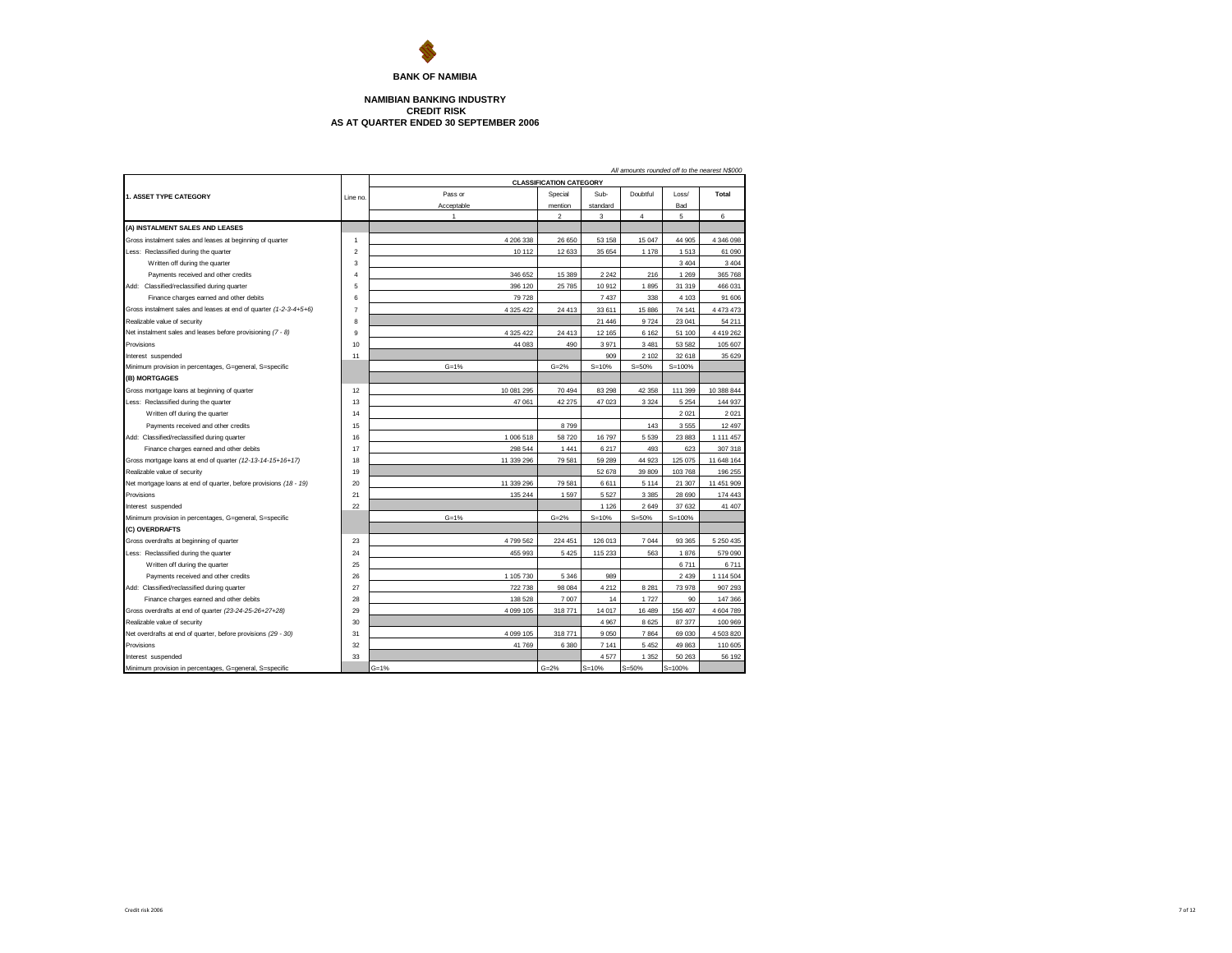| (D) PERSONAL LOANS                                                                                          |    |                     |                |            |                   |                   |            |
|-------------------------------------------------------------------------------------------------------------|----|---------------------|----------------|------------|-------------------|-------------------|------------|
| Gross personal loans at beginning of quarter                                                                | 34 | 1846036             | 4 2 5 3        | 15 310     | 21 4 32           | 63 962            | 1 950 993  |
| Less: Reclassified during the quarter                                                                       | 35 | 263 245             | 6 0 31         | 2 1 2 0    | 13 541            | 251               | 285 188    |
| Written off during the quarter                                                                              | 36 |                     |                |            |                   | 5943              | 5943       |
| Payments received and other credits                                                                         | 37 | 68 221              | 2754           | 105        |                   | 368               | 71 448     |
| Add: Classified/reclassified during quarter                                                                 | 38 | 55 038              | 9832           | 4 0 9 2    | 141               | 9946              | 79 049     |
| Finance charges earned and other debits                                                                     | 39 | 71 207              | 54             | 16         | 614               | 3686              | 75 577     |
| Gross personal loans at end of quarter (34-35-36-37+38+39)                                                  | 40 | 1 640 815           | 5 3 5 4        | 17 193     | 8 6 4 6           | 71 032            | 1743 040   |
| Realizable value of security                                                                                | 41 |                     |                | 689        | 1 0 4 4           | 31 002            | 32 735     |
| Net personal loans at end of quarter, before provisions (40 - 41)                                           | 42 | 1 640 815           | 5 3 5 4        | 16 504     | 7602              | 40 030            | 1710 305   |
| Provisions                                                                                                  | 43 | 25 375              | 107            | 11 389     | 3740              | 30 130            | 70 741     |
| Interest suspended                                                                                          | 44 |                     |                | 1876       | 1 2 9 9           | 21 668            | 24 843     |
| Minimum provision in percentages, G=general, S=specific                                                     |    | $G = 1%$            | $G = 2%$       | $S = 10%$  | $S = 50%$         | $S = 100%$        |            |
| (E) CREDIT CARDS                                                                                            |    |                     |                |            |                   |                   |            |
| Gross credit card balances at beginning of quarter                                                          | 45 | ×.                  | ٠              | ×          | ×                 | ٠                 | ٠          |
| Less: Reclassified during the quarter                                                                       | 46 |                     |                |            | ٠                 |                   | ٠          |
| Written off during the quarter                                                                              | 47 |                     |                | ×          | ٠                 | ä,                | ٠          |
| Payments received and other credits                                                                         | 48 |                     |                |            |                   |                   |            |
|                                                                                                             | 49 | ٠                   |                | ×          | ×.                |                   |            |
| Add: Classified/reclassified during quarter                                                                 | 50 |                     |                |            |                   |                   |            |
| Finance charges earned and other debits<br>Gross credit card balances at end of quarter (45-46-47-48+49+50) | 51 |                     |                | ×,         | ×,                | ä,                | ×          |
| Realizable value of security                                                                                | 52 |                     |                |            |                   |                   |            |
|                                                                                                             |    |                     |                |            | ×,                |                   |            |
| Net credit card balances at end of quarter, before provisions (51-52)                                       | 53 |                     |                | ٠          |                   |                   |            |
| Provisions                                                                                                  | 54 |                     |                |            |                   |                   | ä,         |
| Interest suspended                                                                                          | 55 |                     |                |            |                   |                   |            |
| Minimum provision in percentages, G=general, S=specific                                                     |    | $G = 1%$            | $G = 2%$       | $S = 10%$  | $S = 50%$         | $S = 100%$        |            |
| (F) LOANS TO BANKS                                                                                          |    |                     |                |            |                   |                   |            |
| Gross loans to banks at beginning of quarter                                                                | 56 | 60 847              |                |            |                   |                   | 60 847     |
| Less: Reclassified during the quarter                                                                       | 57 |                     |                |            |                   |                   |            |
| Written off during the quarter                                                                              | 58 |                     |                |            |                   |                   |            |
| Payments received and other credits                                                                         | 59 | 60 940              |                |            |                   |                   | 60 940     |
| Add: Classified/reclassified during quarter                                                                 | 60 | 5 2 7 5             |                |            |                   |                   | 5 275      |
| Finance charges earned and other debits                                                                     | 61 | 120                 |                |            |                   |                   | 120        |
| Gross loans to banks at end of quarter (56-57-58-59+60+61)                                                  | 62 | 5 3 0 2             |                |            |                   |                   | 5 3 0 2    |
| Realizable value of security                                                                                | 63 |                     |                |            |                   |                   |            |
| Net loans to banks, before provisions (62 - 63)                                                             | 64 | 5 3 0 2             |                |            |                   |                   | 5 3 0 2    |
| Provisions                                                                                                  | 65 | 53                  |                |            |                   |                   | 53         |
| Interest suspended                                                                                          | 66 |                     |                |            |                   |                   |            |
| Minimum provision in percentages, G=general, S=specific                                                     |    | $G = 1%$            | $G = 2%$       | $S = 10%$  | $S = 50%$         | $S = 100%$        |            |
| (G) OTHER LOANS & ADVANCES                                                                                  |    |                     |                |            |                   |                   |            |
| Gross other loans at beginning of quarter                                                                   | 67 | 1 925 751           |                | 1951       |                   | 8583              | 1 936 285  |
| Less: Reclassified during the quarter                                                                       | 68 | 23 201              |                | 2 1 2 3    |                   | 2863              | 28 187     |
| Written off during the quarter                                                                              | 69 |                     |                |            |                   | 5035              | 5 0 3 5    |
| Payments received and other credits                                                                         | 70 | 69 328              |                |            |                   |                   | 69 328     |
| Add: Classified/reclassified during quarter                                                                 | 71 | 92 932              | 107            | 490        | 482               | 31 955            | 125 966    |
| Finance charges earned and other debits                                                                     | 72 | 57 096              |                |            |                   |                   | 57 096     |
| Gross other loans at end of quarter (67-68-69-70+71+72)                                                     | 73 | 1 983 250           | 107            | 318        | 482               | 32 640            | 2 016 797  |
| Realizable value of security                                                                                | 74 |                     |                | 161        | 172               | 12 3 54           | 12 687     |
| Net other loans, before provisions (73 - 74)                                                                | 75 | 1 983 250           | 107            | 157        | 310               | 20 28 6           | 2 004 110  |
| Provisions                                                                                                  | 76 | 18 8 8 8            | $\mathfrak{p}$ | 155        | 190               | 15 997            | 35 232     |
| Interest suspended                                                                                          | 77 |                     |                | 6          | 21                | 10932             | 10 959     |
| Minimum provision in percentages, G=general, S=specific                                                     |    | $G = 1%$            | $G = 2%$       | $S = 10%$  | $S = 50%$         | $S = 100%$        |            |
| (H) TOTAL LOANS & ADVANCES                                                                                  |    |                     |                |            |                   |                   |            |
| Gross total loans at beginning of quarter                                                                   | 78 | 22 919 829          | 325 848        | 279 730    | 85 881            | 322 214           | 23 933 502 |
| Less: Reclassified during the quarter                                                                       | 79 | 799 612             | 66 364         | 202 153    | 18 606            | 11757             | 1 098 492  |
| Written off during the quarter                                                                              | 80 |                     |                |            |                   | 23 114            |            |
| Payments received and other credits                                                                         | 81 | 1 650 871           | 32 288         | 3 3 3 6    | 359               | 7631              | 1 694 485  |
| Add: Classified/reclassified during quarter                                                                 | 82 | 2 278 621           | 192 528        | 36 503     | 16 3 38           | 171 081           | 2 695 071  |
| Finance charges earned and other debits                                                                     | 83 | 645 223             | 8 5 0 2        | 13 684     | 3 172             | 8502              | 679 083    |
| Gross total loans at end of quarter (78-79-80-81+82+83)                                                     | 84 | 23 393 190          | 428 226        | 124 428    | 86 426            | 459 295           | 24 491 565 |
| Realizable value of security                                                                                | 85 |                     |                | 79 941     | 59 374            | 257 542           | 396 857    |
| Net total loans, before provisions (84 - 85)                                                                | 86 | 23 393 190          | 428 226        | 44 487     | 27 052            | 201753            | 24 094 708 |
| Provisions                                                                                                  | 87 | 265 412             | 8576           | 28 183     | 16 24 8           | 178 262           | 496 681    |
| Interest suspended                                                                                          | 88 |                     |                | 8 4 9 4    | 7423              | 153 113           | 169 030    |
| Minimum provision in percentages, G=general, S=specific                                                     |    | $G = 1%$            | $G = 2%$       | $S = 10%$  | $S = 50%$         | $S = 100%$        |            |
| <b>MEMORANDUM ITEMS</b>                                                                                     |    |                     |                |            |                   |                   |            |
| NCDS, Investments and all other assets before provisions                                                    | 89 | 2 019 732           |                |            |                   |                   | 2019732    |
|                                                                                                             |    |                     |                |            |                   |                   |            |
|                                                                                                             | 90 |                     |                |            |                   |                   |            |
| Provisions made in respect of any of the above assets                                                       | 91 | 2 019 732           |                |            |                   |                   |            |
| Net NCDs, investments and all other assets (89 - 90)                                                        |    |                     |                |            |                   |                   | 2019732    |
|                                                                                                             |    | Instalment<br>Sales | Mortgages      | Overdrafts | Personal<br>Loans | All Other<br>cans | Total      |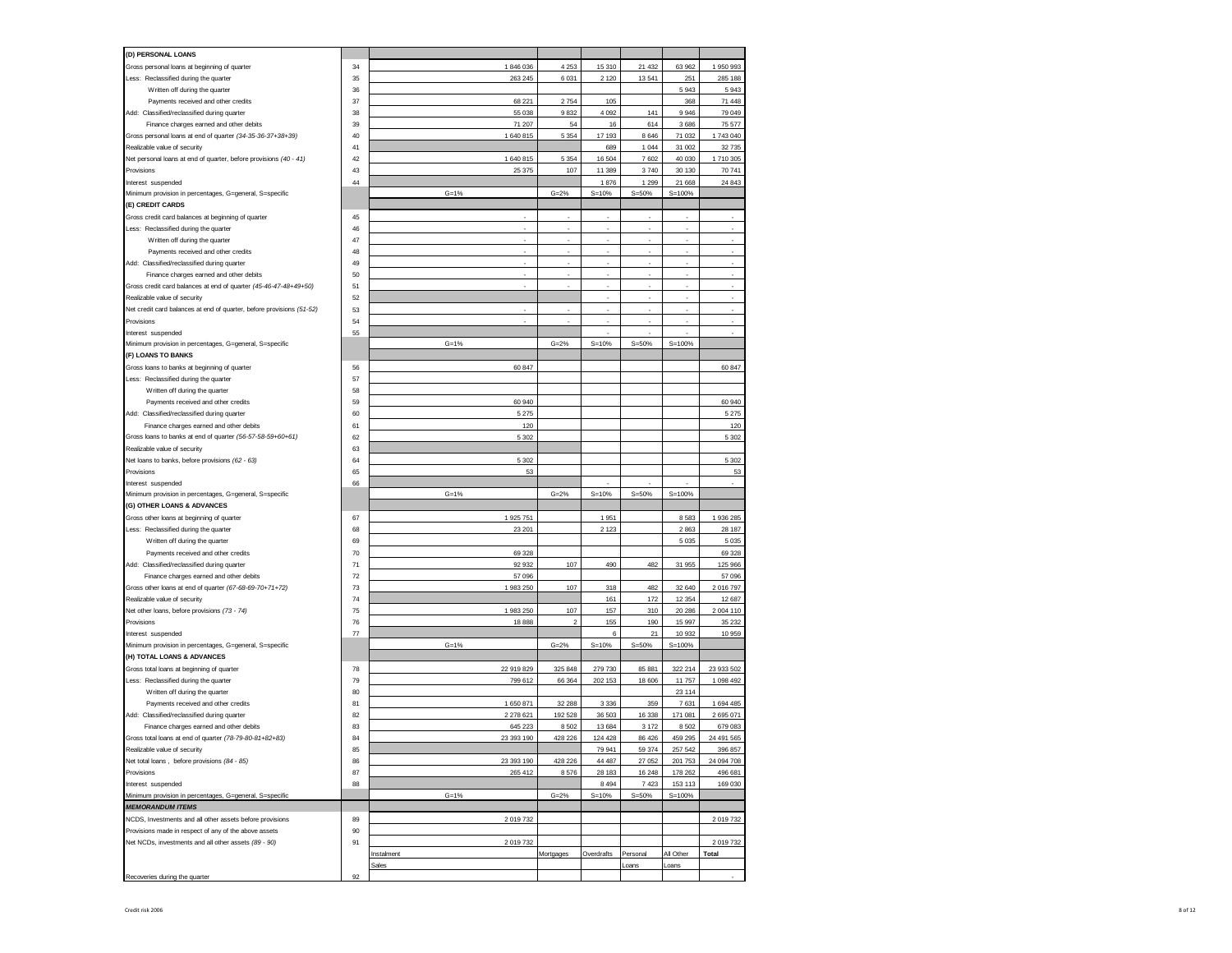| 2. ASSET QUALITY &<br>PROVISION FOR LOAN LOSSES | Line<br>no. | Instalment<br>sales and | Mortgage<br>loans | Overdrafts   | Personal<br>loans | Credit<br>cards | Other loans<br>& advances | Interbank<br>advances | Total           |           |             |                 |             |              |            |
|-------------------------------------------------|-------------|-------------------------|-------------------|--------------|-------------------|-----------------|---------------------------|-----------------------|-----------------|-----------|-------------|-----------------|-------------|--------------|------------|
|                                                 |             | leases                  |                   |              |                   |                 |                           |                       |                 |           |             |                 |             |              |            |
|                                                 |             | А                       | в                 | c            | D                 | Е               | F                         | G                     | н               |           |             |                 |             |              |            |
| <b>Ageing analysis</b>                          |             |                         |                   |              |                   |                 |                           |                       |                 |           |             |                 |             |              |            |
| Total loans and advances                        | 93          | 4 473 473               | 11 648 164        | 4 604 789    | 1743 040          |                 | 1 969 220                 | 52 879                | 24 491 565      |           |             |                 |             |              |            |
| Current (non-overdue) loans                     | 94          | 4 303 393               | 11 297 650        | 4 279 358    | 1 637 640         |                 | 1 935 673                 | 52 879                | 23 506 593      |           |             |                 |             |              |            |
| Overdues:                                       | 95          | 170 080                 | 350 514           | 325 431      | 105 400           |                 | 33 547                    |                       | 984 972         |           |             |                 |             |              |            |
| Amounts overdue: < 1 month                      | 96          | 36 199                  | 58 107            | 1 0 4 4      | 1970              |                 | 170                       |                       | 97 490          |           |             |                 |             |              |            |
| Amounts overdue:<br>$1$ to $<$ 3 months         | 97          | 15 5 23                 | 110 774           | 141 151      | 15 27 5           |                 | 762                       |                       | 283 485         |           |             |                 |             |              |            |
| Amounts overdue: $3 to < 6$ months              | 98          | 31 808                  | 83 312            | 72 493       | 9687              |                 | 3 2 8 7                   |                       | 200 587         |           |             |                 |             |              |            |
| 6 to <12 months<br>Amounts overdue:             | 99          | 29 982                  | 34 465            | 19413        | 31 254            |                 | 1 4 5 2                   |                       | 116 566         |           |             |                 |             |              |            |
| Amounts overdue:<br>12 to $<$ 18 months         | 100         | 50 122                  | 53 680            | 50 645       | 36 589            |                 | 13 2 8 9                  |                       | 204 325         |           |             |                 |             |              |            |
| 18 months and above<br>Amounts overdue:         | 101         | 6 4 4 6                 | 10 176            | 40 685       | 10 625            |                 | 14 5 87                   |                       | 82 519          |           |             |                 |             |              |            |
| <b>Specific provisions</b>                      |             |                         |                   |              |                   |                 |                           |                       |                 |           |             |                 |             |              |            |
| Opening balance                                 | 102         | 62 761                  | 62 272            | 72 391       | 49 44 6           |                 | 13722                     |                       | 260 592         |           |             |                 |             |              |            |
| Amounts written off                             | 103         | 5 5 6 6                 | 2 2 7 3           | 2 4 6 4      | 8 1 3 7           |                 | 4 8 3 6                   |                       | 23 276          |           |             |                 |             |              |            |
| Recoveries of previous write-offs               | 104         | 3733                    | (431)             | 945          | 1 2 8 5           |                 | (5016)                    | 8745                  | 9 2 6 1         |           |             |                 |             |              |            |
| Charge per income statement                     | 105         | 14 499                  | 65                | 4 9 6 0      | 3897              |                 | 215                       |                       | 23 636          |           |             |                 |             |              |            |
| Closing balance (102-103+104+105)               | 106         | 75 427                  | 59 633            | 75 832       | 46 491            |                 | 4 0 8 5                   | 8745                  | 270 213         |           |             |                 |             |              |            |
| General debt provisions                         |             |                         |                   |              |                   |                 |                           |                       |                 |           |             |                 |             |              |            |
| Opening balance                                 | 107         | 24 27 2                 | 87 173            | 89 132       | 12 509            |                 | 11 103                    |                       | 224 189         |           |             |                 |             |              |            |
| Charge per income statement                     | 108         | 515                     | 8 8 4 7           | (209)        | (2, 242)          |                 | (8943)                    | 8471                  | 6439            |           |             |                 |             |              |            |
| Closing balance (99+100)                        | 109         | 24 787                  | 96 020            | 88 923       | 10 267            |                 | 2 1 6 0                   | 8471                  | 230 628         |           |             |                 |             |              |            |
| Assets bought in or repossessed                 |             |                         |                   |              |                   |                 |                           |                       |                 |           |             |                 |             |              |            |
| during the preceding five years                 |             |                         |                   |              |                   |                 |                           |                       |                 |           |             |                 |             |              |            |
| and unsold                                      |             |                         |                   |              |                   |                 |                           |                       |                 |           |             |                 |             |              |            |
| Companies acquired                              | 110         |                         |                   |              |                   |                 |                           |                       |                 |           |             |                 |             |              |            |
| Fixed properties:                               | 111         |                         | 4706              |              | 11 596            |                 |                           |                       |                 |           |             |                 |             |              |            |
| Private dwellings                               | 112         |                         | 3811              |              | 10 235            |                 |                           |                       |                 |           |             |                 |             |              |            |
| Commercial and Industrial                       | 113         |                         | 895               |              | 1 3 6 1           |                 |                           |                       |                 |           |             |                 |             |              |            |
| Vehicles and equipment                          | 114         |                         | 34 893            |              | 16 418            |                 | 8 2 2 0                   |                       |                 |           |             |                 |             |              |            |
| Other                                           | 115         |                         |                   |              |                   |                 |                           |                       |                 |           |             |                 |             |              |            |
| 3. SECTORAL DISTRIBUTION OF                     | Line        | Agriculture             | Fishing           | Mining       | Manufactu-        | Construc-       | Electricity,              | Trade &               | Transport       | Finance   | Real estate | Government      | Individuals | Other        | Total      |
| <b>LOANS AND ADVANCES</b>                       | no.         | & Forestry              |                   |              | ring              | tion            | Gas & Water               | Accommo-              | and             | and       | and         | <b>Services</b> |             |              |            |
|                                                 |             |                         |                   |              |                   |                 |                           | dation                | <b>Communi-</b> | insurance | business    |                 |             |              |            |
|                                                 |             |                         |                   |              |                   |                 |                           |                       | cation          |           | services    |                 |             |              |            |
|                                                 |             | $\overline{1}$          | $\overline{2}$    | $\mathbf{3}$ | $\overline{4}$    | 5               | 6                         | $\overline{7}$        | 8               | 9         | 10          | 11              | 12          | 13           | 14         |
| Distribution                                    | 116         | 657 821                 | 860 825           | 423 108      | 495 638           | 511 360         | 205 804                   | 848 113               | 648 222         | 1 017 839 | 2 473 317   | 423 546         | 14 663 017  | 1 262 952    | 24 491 562 |
| Non-performing loans                            | 117         | 8716                    | 83 175            | 5 6 20       | 10 857            | 6446            | 2 1 3 1                   | 43 5 33               | 7976            | 17 297    | 66 163      | 5017            | 249 433     | 29 400       | 535 764    |
| Security values                                 | 118         | 3743                    | 61 595            | 2579         | 2 4 5 1           | 2048            | 688                       | 27920                 | 992             | 8967      | 45 886      | 2 4 4 9         | 138 192     | 16 130       | 313 640    |
| Specific provisions                             | 119         | 4 1 3 1                 | 19 355            | 2939         | 8 0 5 3           | 4418            | 755                       | 15 5 35               | 6773            | 8974      | 24 26 5     | 2568            | 127 714     | 11 770       | 237 250    |
| Net unsecured and with no provision             | 120         | 842                     | 2 2 2 5           | 102          | 353               | (20)            | 688                       | 78                    | 211             | (644)     | (3988)      |                 | (16 473)    | 1500         | (15 126)   |
| Number of clients                               | 121         | 4 2 0 8                 | 217               | 286          | 1 2 5 8           | 1093            | 430                       | 2 1 6 5               | 1 3 0 7         | 1059      | 12 8 87     | 251             | 177 213     | 3410         | 205 784    |
| 4.GEOGRAPHICAL DISTRIBUTION                     |             | Caprivi                 | Erongo            | Hardap       | Karas             | Kavango         | Khomas                    | Kunene                | Ohanguena       | Omaheke   | Omusati     | Oshana          | Oshikoto    | Otjozondjupa | Total      |
| OF LOANS & ADVANCES                             |             |                         |                   |              |                   |                 |                           |                       |                 |           |             |                 |             |              |            |
|                                                 |             | $\overline{1}$          | $\overline{2}$    | 3            | 4                 | 5               | 6                         | $\overline{7}$        | 8               | 9         | 10          | 11              | 12          | 13           | 14         |
| Distribution                                    | 122         | 41 471                  | 2 401 944         | 444 515      | 679 599           | 120 205         | 15 187 061                | 163 468               | 10 682          | 301 797   | 273 235     | 322 555         | 249 301     | 950 695      | 21 146 528 |
| Non-performing loans                            | 123         | 1 2 9 6                 | 77 436            | 9692         | 24 848            | 5 1 0 6         | 340 854                   | 9 2 0 9               | 55              | 5438      | 15 173      | 12 6 29         | 7589        | 26 440       | 535 765    |
| Security values                                 | 124         | 639                     | 59 605            | 6 8 0 2      | 13 150            | 1 2 9 2         | 197 610                   | 4939                  | 27              | 2455      | 5 0 0 0     | 6780            | 3 4 3 9     | 11 905       | 313 643    |
| Specific provisions                             | 125         | 663                     | 14717             | 1917         | 11 148            | 3 2 7 6         | 169 727                   | 3826                  | 28              | 2619      | 6 130       | 5950            | 3574        | 13674        | 237 249    |
| Net unsecured and with no provision             | 126         | (6)                     | 3 1 1 4           | 973          | 550               | 538             | (26 483)                  | 444                   |                 | 364       | 4 0 4 3     | (101)           | 576         | 861          | (15 127)   |
| Number of clients                               | 127         | 1423                    | 50 106            | 14 079       | 29 883            | 10 490          | 199 318                   | 7969                  | 262             | 8383      | 66 229      | 7233            | 8 1 4 9     | 34 5 68      | 438 092    |
|                                                 |             |                         |                   |              |                   |                 |                           |                       |                 |           |             |                 |             |              |            |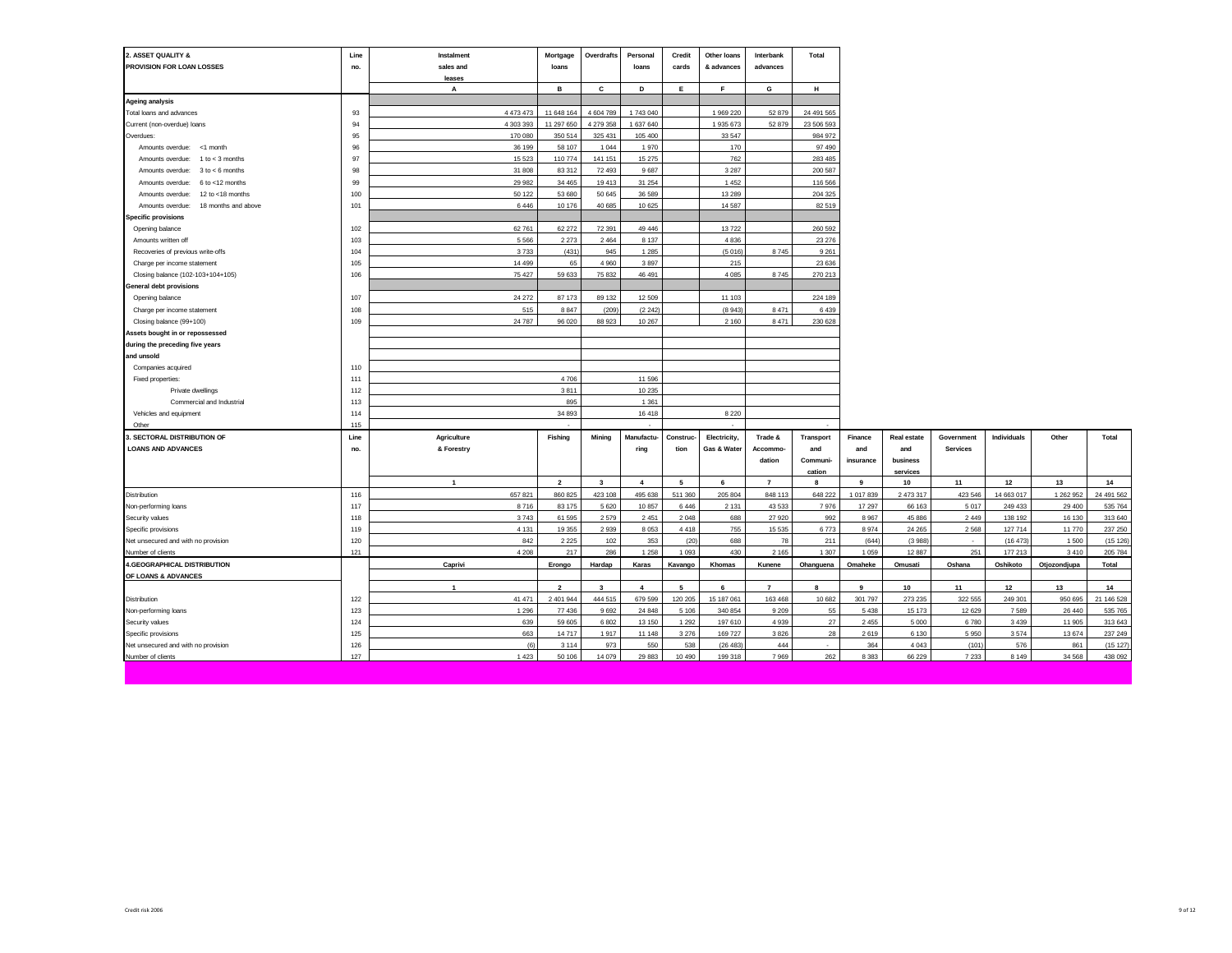

## **NAMIBIAN BANKING INDUSTRY CREDIT RISK AS AT QUARTER ENDED 31 DECEMBER 2006**

| All amounts rounded off to the nearest N\$000                     |                |            |                                |           |                |            |            |  |  |  |
|-------------------------------------------------------------------|----------------|------------|--------------------------------|-----------|----------------|------------|------------|--|--|--|
|                                                                   |                |            | <b>CLASSIFICATION CATEGORY</b> |           |                |            |            |  |  |  |
| 1. ASSET TYPE CATEGORY                                            | Line no        | Pass or    | Special                        | Sub-      | Doubtful       | Loss/      | Total      |  |  |  |
|                                                                   |                | Acceptable | mention                        | standard  |                | Bad        |            |  |  |  |
|                                                                   |                | 1          | $\overline{2}$                 | 3         | $\overline{4}$ | 5          | 6          |  |  |  |
| (A) INSTALMENT SALES AND LEASES                                   |                |            |                                |           |                |            |            |  |  |  |
| Gross instalment sales and leases at beginning of quarter         | 1              | 4 325 421  | 24 413                         | 33 611    | 15 886         | 74 141     | 4 473 472  |  |  |  |
| Less: Reclassified during the quarter                             | $\overline{2}$ | 36 575     | 19 483                         | 19 011    | 9747           | 102 924    | 187 740    |  |  |  |
| Written off during the quarter                                    | 3              |            |                                |           |                | 5873       | 5873       |  |  |  |
| Payments received and other credits                               | 4              | 396 575    | 1 3 5 1                        | 744       | 276            | 2528       | 401 474    |  |  |  |
| Add: Classified/reclassified during quarter                       | 5              | 499 042    | 42 291                         | 10 601    | 10785          | 123 285    | 686 004    |  |  |  |
| Finance charges earned and other debits                           | 6              | 99 563     |                                | 35        | 249            | 557        | 100 404    |  |  |  |
| Gross instalment sales and leases at end of quarter (1-2-3-4+5+6) | $\overline{7}$ | 4 490 876  | 45 870                         | 24 492    | 16 897         | 86 658     | 4 664 793  |  |  |  |
| Realizable value of security                                      | 8              |            |                                | 13761     | 7856           | 18 278     | 39 895     |  |  |  |
| Net instalment sales and leases before provisioning (7 - 8)       | 9              | 4 490 876  | 45 870                         | 10731     | 9 0 4 1        | 68 380     | 4 624 898  |  |  |  |
| Provisions                                                        | 10             | 44 915     | 926                            | 9612      | 5985           | 70 275     | 131 713    |  |  |  |
| Interest suspended                                                | 11             |            |                                | 1 3 6 4   | 1841           | 34 134     | 37 339     |  |  |  |
| Minimum provision in percentages, G=general, S=specific           |                | $G = 1%$   | $G = 2%$                       | $S = 10%$ | $S = 50%$      | $S = 100%$ |            |  |  |  |
| (B) MORTGAGES                                                     |                |            |                                |           |                |            |            |  |  |  |
| Gross mortgage loans at beginning of quarter                      | 12             | 11 339 296 | 79 581                         | 59 289    | 44 923         | 125 075    | 11 648 164 |  |  |  |
| Less: Reclassified during the quarter                             | 13             | 46 376     | 36 666                         | 18 916    | 11 392         | 4479       | 117829     |  |  |  |
| Written off during the quarter                                    | 14             |            |                                |           |                | 852        | 852        |  |  |  |
| Payments received and other credits                               | 15             | 31 083     | 6                              | 15        | 18             | 1 2 3 5    | 32 357     |  |  |  |
| Add: Classified/reclassified during quarter                       | 16             | 487 808    | 57 269                         | 31 792    | 3609           | 30 557     | 611 035    |  |  |  |
| Finance charges earned and other debits                           | 17             | 253 639    | 416                            | 636       | 367            | 233        | 255 291    |  |  |  |
| Gross mortgage loans at end of quarter (12-13-14-15+16+17)        | 18             | 12 003 284 | 100 594                        | 72 786    | 37 489         | 149 299    | 12 363 452 |  |  |  |
| Realizable value of security                                      | 19             |            |                                | 39 241    | 36 099         | 134 896    | 210 236    |  |  |  |
| Net mortgage loans at end of quarter, before provisions (18 - 19) | 20             | 12 003 284 | 100 594                        | 33 545    | 1 3 9 0        | 14 4 03    | 12 153 216 |  |  |  |
| Provisions                                                        | 21             | 155 868    | 2 0 6 5                        | 4 4 5 5   | 3841           | 36 40 6    | 202 635    |  |  |  |
| Interest suspended                                                | 22             |            |                                | 1 2 3 2   | 2657           | 44725      | 48 614     |  |  |  |
| Minimum provision in percentages, G=general, S=specific           |                | $G = 1%$   | $G = 2%$                       | $S = 10%$ | $S = 50%$      | $S = 100%$ |            |  |  |  |
| (C) OVERDRAFTS                                                    |                |            |                                |           |                |            |            |  |  |  |
| Gross overdrafts at beginning of quarter                          | 23             | 4 099 105  | 318 771                        | 14 017    | 16 489         | 156 407    | 4 604 789  |  |  |  |
| Less: Reclassified during the quarter                             | 24             | 44 909     | 104 170                        | 7451      | 3 0 8 0        | 9338       | 168 948    |  |  |  |
| Written off during the quarter                                    | 25             |            |                                |           |                | 13 2 63    | 13 26 3    |  |  |  |
| Payments received and other credits                               | 26             | 1 260 310  |                                | 631       | 7479           | 367        | 1 268 787  |  |  |  |
| Add: Classified/reclassified during quarter                       | 27             | 971 101    | 2 9 4 5                        | 3 4 4 1   | 6 3 3 4        | 17 18 6    | 1 001 007  |  |  |  |
| Finance charges earned and other debits                           | 28             | 143 212    | 8 6 4 3                        | 1616      | 185            | 210        | 153 866    |  |  |  |
| Gross overdrafts at end of quarter (23-24-25-26+27+28)            | 29             | 3 908 199  | 226 189                        | 10 992    | 12 449         | 150 835    | 4 308 664  |  |  |  |
| Realizable value of security                                      | 30             |            |                                | 2870      | 5 1 5 7        | 68 858     | 76 885     |  |  |  |
| Net overdrafts at end of quarter, before provisions (29 - 30)     | 31             | 3 908 199  | 226 189                        | 8 1 2 2   | 7 2 9 2        | 81 977     | 4 231 779  |  |  |  |
| Provisions                                                        | 32             | 44 532     | 4529                           | 42 939    | 7 1 2 1        | 64 591     | 163712     |  |  |  |
| Interest suspended                                                | 33             |            |                                | 963       | 1 1 2 1        | 50 439     | 52 523     |  |  |  |
| Minimum provision in percentages, G=general, S=specific           |                | $G = 1%$   | $G = 2%$                       | $S = 10%$ | $S = 50%$      | $S = 100%$ |            |  |  |  |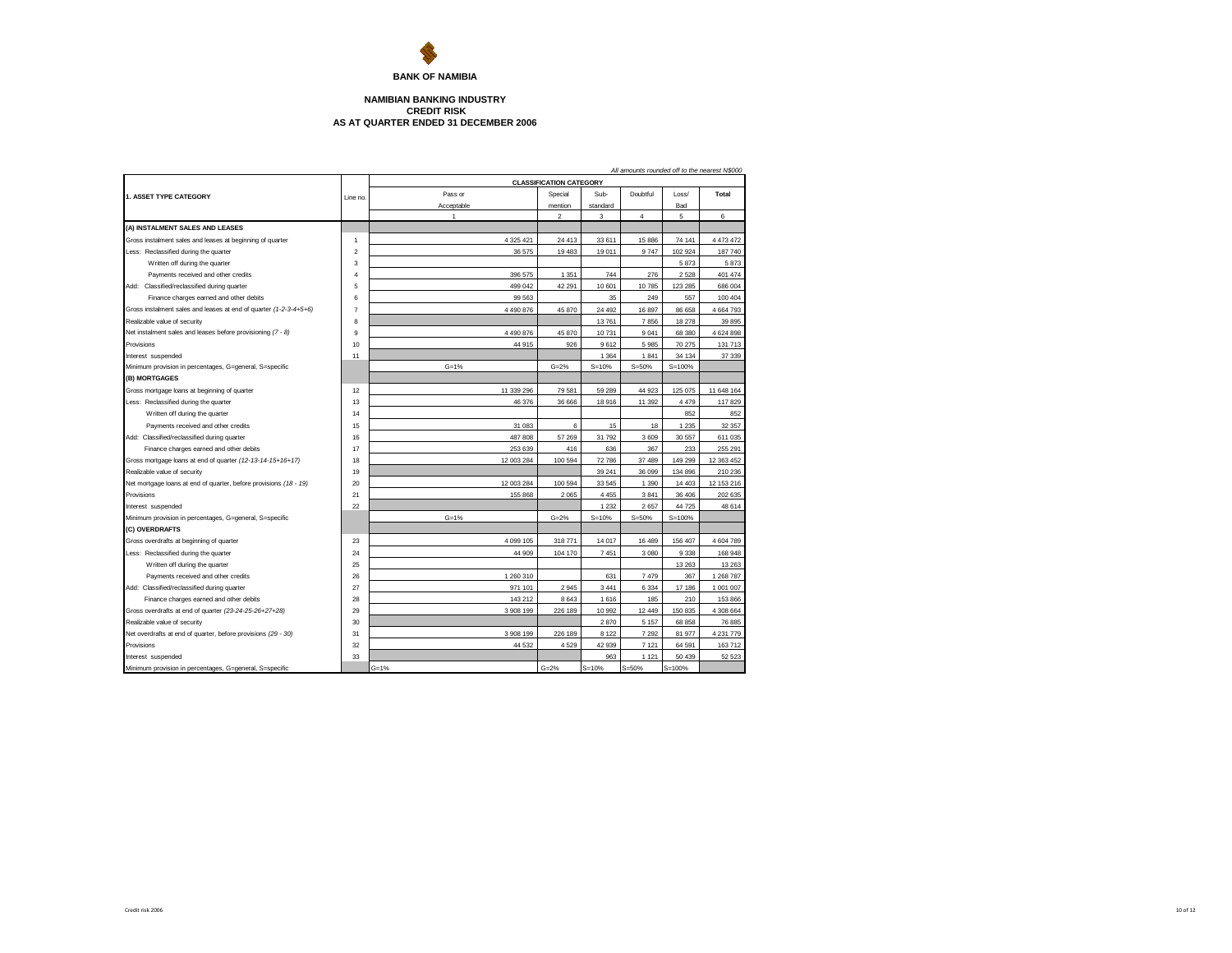| (D) PERSONAL LOANS                                                                                          |    |            |           |            |                |            |            |
|-------------------------------------------------------------------------------------------------------------|----|------------|-----------|------------|----------------|------------|------------|
| Gross personal loans at beginning of quarter                                                                | 34 | 1 640 815  | 5 3 5 4   | 17 193     | 8 6 4 6        | 71 032     | 1743 040   |
| Less: Reclassified during the quarter                                                                       | 35 | 180 425    | 10515     | 18888      | 17519          | 33 996     | 261 343    |
| Written off during the quarter                                                                              | 36 |            |           |            |                | 7621       | 7621       |
| Payments received and other credits                                                                         | 37 | 172 314    | 56        | 99         | 71             | 30         | 172 570    |
| Add: Classified/reclassified during quarter                                                                 | 38 | 137 785    | 135 606   | 12 197     | 18 45 8        | 17687      | 321 733    |
| Finance charges earned and other debits                                                                     | 39 | 57 418     | 23        | 152        | 339            | 601        | 58 533     |
| Gross personal loans at end of quarter (34-35-36-37+38+39)                                                  | 40 | 1 483 279  | 130 412   | 10 555     | 9853           | 47673      | 1681772    |
| Realizable value of security                                                                                | 41 |            |           | 2 3 2 7    | 973            | 10 3 26    | 13 6 26    |
| Net personal loans at end of quarter, before provisions (40 - 41)                                           | 42 | 1 483 279  | 130 412   | 8 2 2 8    | 8880           | 37 347     | 1 668 146  |
| Provisions                                                                                                  | 43 | 16 180     | 2618      | 2472       | 4 8 8 0        | 33 203     | 59 353     |
| Interest suspended                                                                                          | 44 |            |           | 594        | 1 4 8 1        | 18977      | 21 052     |
| Minimum provision in percentages, G=general, S=specific                                                     |    | $G = 1%$   | $G = 2%$  | $S = 10%$  | $S = 50%$      | $S = 100%$ |            |
| (E) CREDIT CARDS                                                                                            |    |            |           |            |                |            |            |
| Gross credit card balances at beginning of quarter                                                          | 45 | ٠          | ٠         | ×          | ٠              | ٠          | ٠          |
| Less: Reclassified during the quarter                                                                       | 46 |            |           | ×          | ×.             |            | ٠          |
| Written off during the quarter                                                                              | 47 | ٠          | ×         | ×          | ÷              | ×          | $\sim$     |
| Payments received and other credits                                                                         | 48 |            |           |            |                |            |            |
|                                                                                                             | 49 | ٠          | ×         | ×          | ÷              | i.         | ×.         |
| Add: Classified/reclassified during quarter                                                                 | 50 |            |           |            |                |            |            |
| Finance charges earned and other debits<br>Gross credit card balances at end of quarter (45-46-47-48+49+50) | 51 | ×,         | ä,        | ×,         | ä,             | ł,         | ×          |
| Realizable value of security                                                                                | 52 |            |           |            |                |            |            |
|                                                                                                             |    |            |           | à,         | ä,             |            | ×.         |
| Net credit card balances at end of quarter, before provisions (51-52)                                       | 53 |            |           |            |                |            |            |
| Provisions                                                                                                  | 54 |            |           |            |                |            | ä,         |
| Interest suspended                                                                                          | 55 |            |           |            | ä,             |            |            |
| Minimum provision in percentages, G=general, S=specific                                                     |    | $G = 1%$   | $G = 2%$  | $S = 10%$  | $S = 50%$      | $S = 100%$ |            |
| (F) LOANS TO BANKS                                                                                          |    |            |           |            |                |            |            |
| Gross loans to banks at beginning of quarter                                                                | 56 | 5 3 0 2    |           |            |                |            | 5 3 0 2    |
| Less: Reclassified during the quarter                                                                       | 57 |            |           |            |                |            |            |
| Written off during the quarter                                                                              | 58 |            |           |            |                |            |            |
| Payments received and other credits                                                                         | 59 | 4768       |           |            |                |            | 4768       |
| Add: Classified/reclassified during quarter                                                                 | 60 |            |           |            |                |            |            |
| Finance charges earned and other debits                                                                     | 61 |            |           |            |                |            |            |
| Gross loans to banks at end of quarter (56-57-58-59+60+61)                                                  | 62 | 534        |           |            |                |            | 534        |
| Realizable value of security                                                                                | 63 |            |           |            |                |            |            |
| Net loans to banks, before provisions (62 - 63)                                                             | 64 | 534        |           |            |                |            | 534        |
| Provisions                                                                                                  | 65 | 5          |           |            |                |            | 5          |
| Interest suspended                                                                                          | 66 |            |           |            |                |            |            |
| Minimum provision in percentages, G=general, S=specific                                                     |    | $G = 1%$   | $G = 2%$  | $S = 10%$  | $S = 50%$      | $S = 100%$ |            |
| (G) OTHER LOANS & ADVANCES                                                                                  |    |            |           |            |                |            |            |
| Gross other loans at beginning of quarter                                                                   | 67 | 1 983 250  | 107       | 318        | 482            | 32 640     | 2 016 797  |
| Less: Reclassified during the quarter                                                                       | 68 | 29 732     | 414       |            | 268            | 11 632     | 42 046     |
| Written off during the quarter                                                                              | 69 |            |           |            |                | 1212       | 1 2 1 2    |
| Payments received and other credits                                                                         | 70 | 58 492     |           |            |                |            |            |
| Add: Classified/reclassified during quarter                                                                 |    |            |           |            |                |            | 58 492     |
| Finance charges earned and other debits                                                                     | 71 | 148 774    | 29 732    | 307        |                | 7214       | 186 027    |
|                                                                                                             | 72 | 72 903     |           |            |                |            | 72 903     |
| Gross other loans at end of quarter (67-68-69-70+71+72)                                                     | 73 | 2 116 703  | 29 4 25   | 625        | 214            | 27 010     | 2 173 977  |
| Realizable value of security                                                                                | 74 |            |           | 67         |                | 10764      | 10 831     |
| Net other loans, before provisions (73 - 74)                                                                | 75 | 2 116 703  | 29 4 25   | 558        | 214            | 16 24 6    | 2 163 146  |
| Provisions                                                                                                  | 76 | 22 096     | 590       | 40         | 105            | 14 0 25    | 36 856     |
| Interest suspended                                                                                          | 77 |            |           | 166        | $\overline{4}$ | 9530       | 9700       |
| Minimum provision in percentages, G=general, S=specific                                                     |    | $G = 1%$   | $G = 2%$  | $S = 10%$  | $S = 50%$      | $S = 100%$ |            |
| (H) TOTAL LOANS & ADVANCES                                                                                  |    |            |           |            |                |            |            |
| Gross total loans at beginning of quarter                                                                   | 78 | 23 393 189 | 428 226   | 124 428    | 86 426         | 459 295    | 24 491 564 |
| Less: Reclassified during the quarter                                                                       | 79 | 338 017    | 171 248   | 64 266     | 42 006         | 162 369    | 777 906    |
| Written off during the quarter                                                                              | 80 |            |           |            |                | 28 8 21    | 28 821     |
| Payments received and other credits                                                                         | 81 | 1 923 542  | 1 4 1 3   | 1 4 8 9    | 7844           | 4 1 6 0    | 1 938 448  |
| Add: Classified/reclassified during quarter                                                                 | 82 | 2 244 510  | 267 843   | 58 338     | 39 186         | 195 929    | 2 805 806  |
| Finance charges earned and other debits                                                                     | 83 | 626 735    | 9 0 8 2   | 2 4 3 9    | 1 1 4 0        | 1601       | 640 997    |
| Gross total loans at end of quarter (78-79-80-81+82+83)                                                     | 84 | 24 002 875 | 532 490   | 119 450    | 76 902         | 461 475    | 25 193 192 |
| Realizable value of security                                                                                | 85 |            |           | 58 266     | 50 085         | 243 122    | 351 473    |
| Net total loans, before provisions (84 - 85)                                                                | 86 | 24 002 875 | 532 490   | 61 184     | 26 817         | 218 353    | 24 841 719 |
| Provisions                                                                                                  | 87 | 283 596    | 10728     | 59 518     | 21 932         | 218 500    | 594 274    |
| Interest suspended                                                                                          | 88 |            |           | 4 3 1 9    | 7 1 0 4        | 157 805    | 169 228    |
| Minimum provision in percentages, G=general, S=specific                                                     |    | $G = 1%$   | $G = 2%$  | $S = 10%$  | $S = 50%$      | $S = 100%$ |            |
| <b>MEMORANDUM ITEMS</b>                                                                                     |    |            |           |            |                |            |            |
| NCDS, Investments and all other assets before provisions                                                    | 89 | 2070879    |           |            |                |            | 2070879    |
| Provisions made in respect of any of the above assets                                                       | 90 |            |           |            |                |            |            |
| Net NCDs, investments and all other assets (89 - 90)                                                        | 91 | 2 070 879  |           |            |                |            | 2 070 879  |
|                                                                                                             |    | Instalment | Mortgages | Overdrafts | Personal       | All Other  | Total      |
|                                                                                                             |    | Sales      |           |            | Loans          | cans       |            |